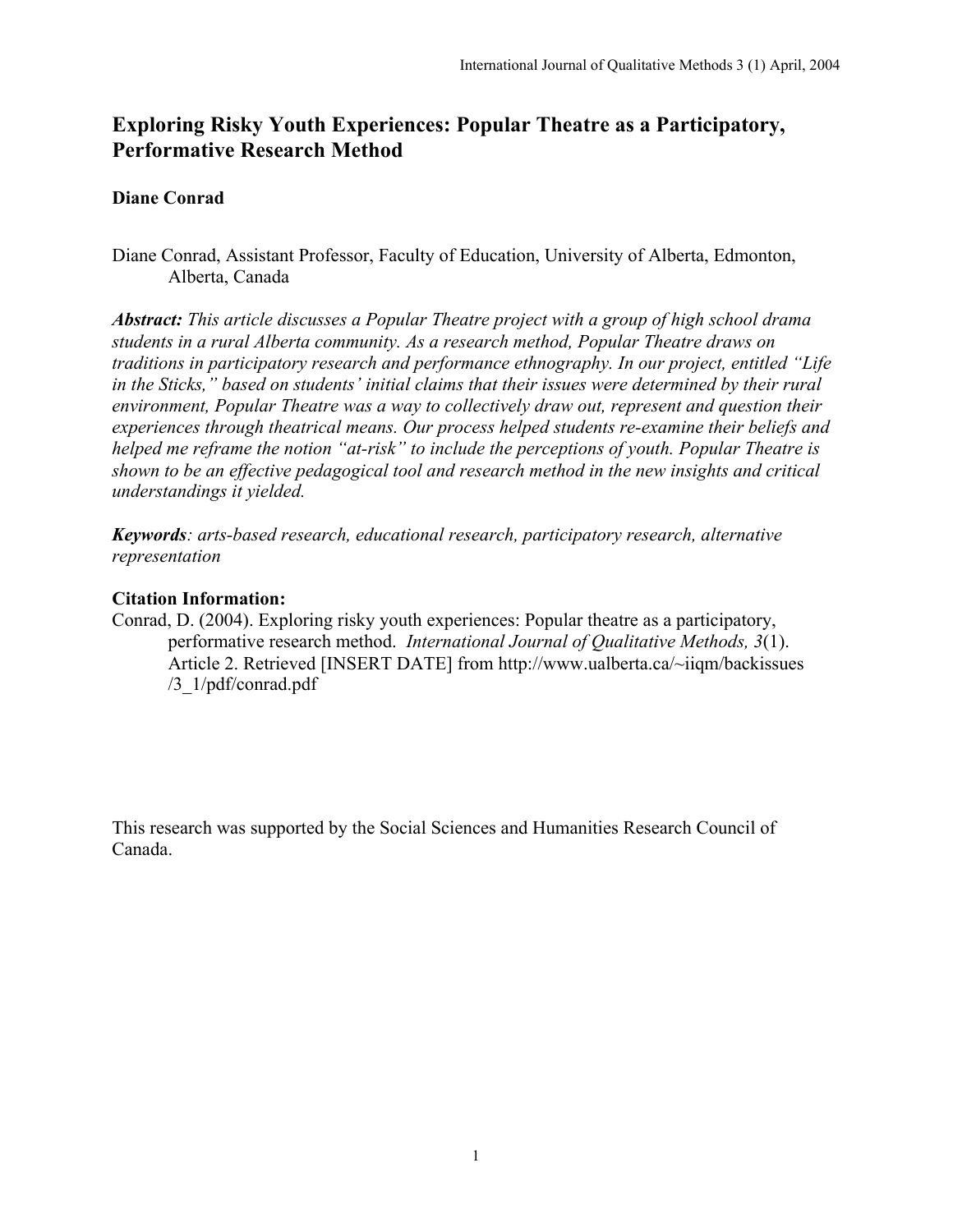## Introduction

For my doctoral research, I wanted to better understand the experiences of youth from their perspective, in particular the kinds of experiences that might deem them "at-risk." In prior work with so-called "at-risk" youth in inner-city high schools, a young offender facility, a youth dropin centre, and in two Northwest Territories communities, youth had often told me that they found the label "at-risk" offensive.

The label is commonly used in education to talk about students "at-risk" of failing or dropping out of school, in health care regarding youths' lifestyle choices detrimental to their mental or physical health, and in criminal justice with respect to the risk of their involvement with the criminal justice system. Discourse around "at-risk," however, seems largely based on the logics of economics, a fear that "at-risk" youth will not become productive and contributing members of society. Risk factors used to describe "at-risk" youth or predict who might be "at-risk," are based on a deficit model, portraying youth, their families, and their communities as somehow deficient or deviant if they do not meet society's expectations (National Coalition of Advocates for Students, 1985).

I wanted to better understand the implications for youth labeled "at-risk." To this end, I planned to engage a group of high school drama students in exploring issues they identified as relevant to their lives through a Popular Theatre process. The rural Alberta community in which I conducted my research had, as it turned out, a majority Aboriginal population. Statistically, I knew that I was likely to find fewer so-called "at-risk" youth in predominantly white, middle-class urban or suburban schools. As my previous research had been in an inner-city context, I opted for a rural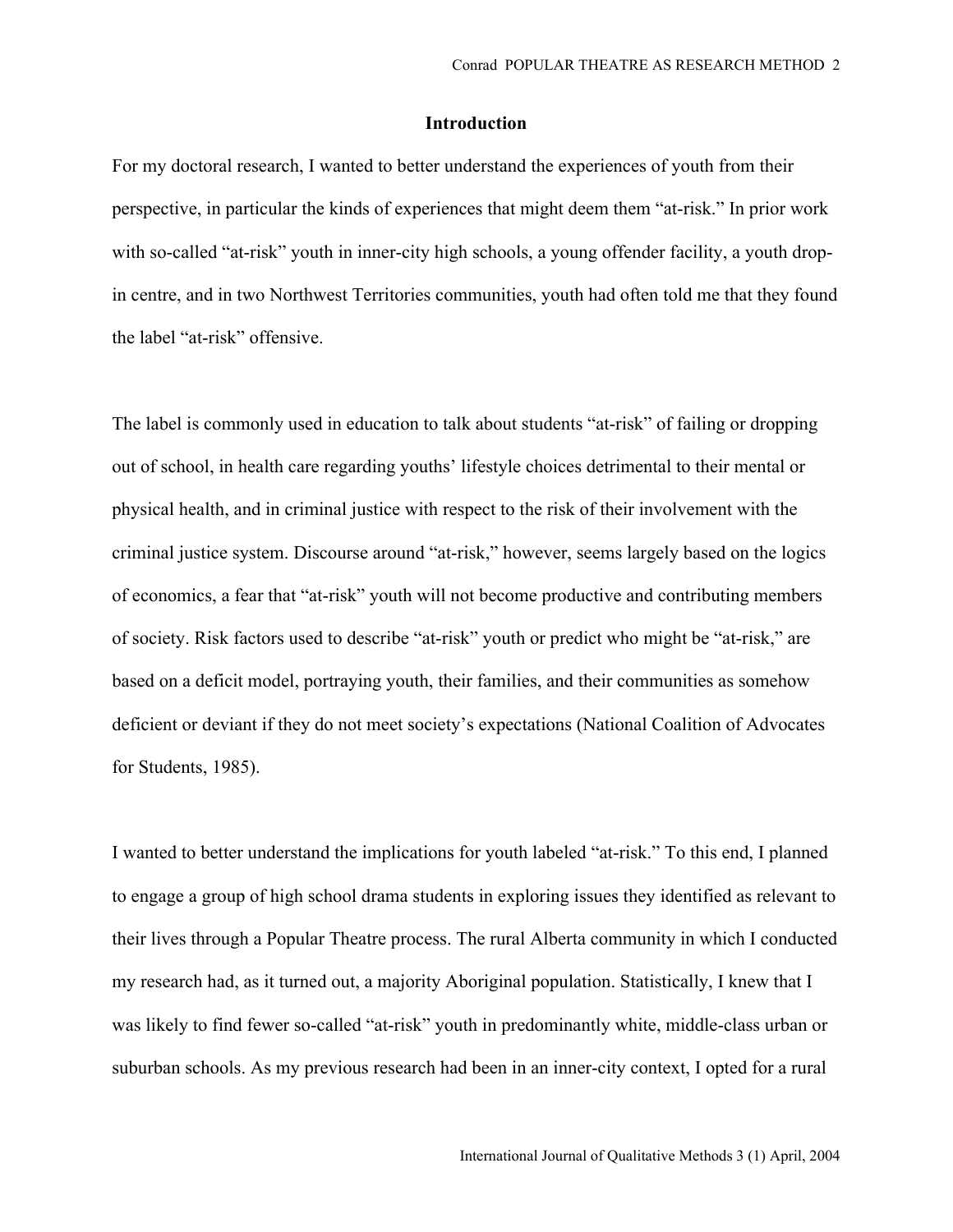Alberta setting this time. I did not seek to work with Aboriginal youth specifically, but when the predicament of Aboriginal youth in Alberta presented itself, I was unwilling to evade it. As I was to learn, Aboriginal youth in Alberta are among those most often labelled "at-risk" of dropping out of school (Alberta Learning,  $2001$ )<sup>1</sup>. I use the inclusive term "Aboriginal" in my research to refer youth belonging to racial/cultural groups indigenous to the Alberta region where I worked, and for ethical reasons as the predicament of "at-risk" youth extends beyond any one particular group.

My study explored the potential of Popular Theatre as a pedagogical tool and a research methodology, as the drama students and I enacted it. As this article illustrates, Popular Theatre draws on traditions in both participatory (Fals-Borda & Rahman, 1991; Kidd & Byram, 1978; McTaggart, 1997; Park, Brydon-Miller, Hall & Jackson, 1993) and arts-based/performed ethnographic approaches (Conquergood, 1998; Fabian, 1990; Turner, 1986) as an effective means of collectively drawing out and examining participants' experiences toward producing new understandings. Popular Theatre, as a qualitative research method that is both participatory and performative, presents alternative ways to engage participants in doing research.

This article focuses on Popular Theatre as a research method. Following the Popular Theatre phase of my research process, I wrote a series of *scripted descriptions* depicting significant moments from the participatory work with students, an example of which is included. I drew on these scripts to engage in a reflective, interpretive process including discourse analysis and autoethnographic inquiry to help me make sense of what the Popular Theatre work with students revealed. I begin here by making theoretical links between Popular Theatre and other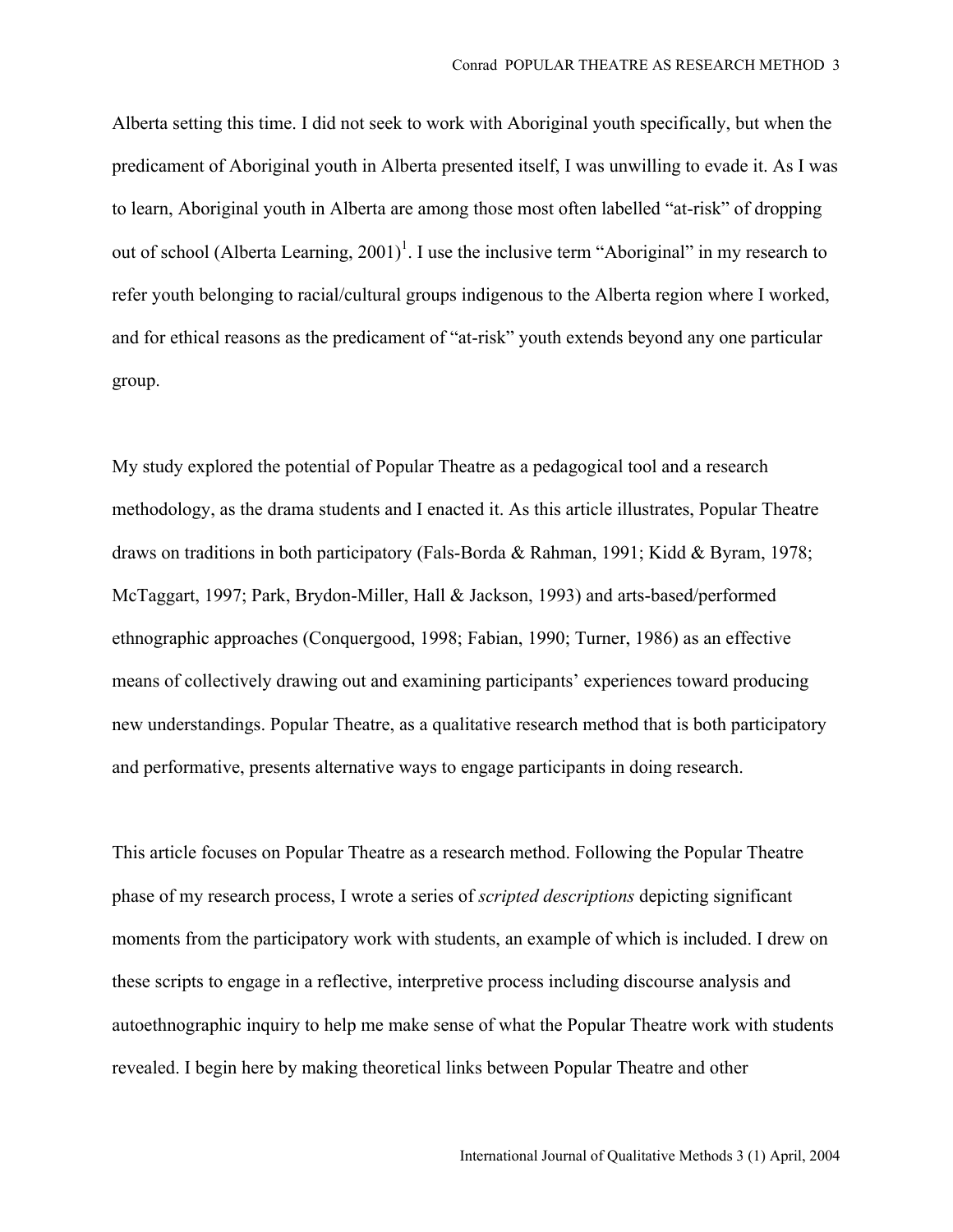methodological approaches, and then discuss the Popular Theatre project with students, which we entitled "Life in the Sticks."

### What is *Popular Theatre*?

The term *Popular Theatre* was used by Canadian Ross Kidd (among others) in the 1970s to talk about the form of development work he was doing in Botswana and Zimbabwe at the time (Kidd, 1982). Popular Theatre<sup>2</sup> is "a process of theatre which deeply involves specific communities in identifying issues of concern, analyzing current conditions and causes of a situation, identifying points of change, and analyzing how change could happen and/or contributing to the actions implied" (Prentki & Selman, 2000, p. 8). Better defined by its intentions of personal and social transformation, than by the various forms it may take, Popular Theatre draws on participants' experiences to collectively create theatre and engage in discussion of issues through theatrical means.

The work of Bertolt Brecht in 1930s Germany was a theatrical form that influenced the development of Western Popular Theatre in the way it reclaimed theatre for political and community functions. Brecht felt that realism in the theatre encouraged passivity among bourgeois audiences, suppressing the inclination to be active participants in the theatre as in life. Brecht looked for ways to break the theatrical "fourth wall," in order to raise awareness amongst his audiences. His Epic Theatre used techniques of "alienation" within the dramatic action, including episodic scenes interrupted by narration, songs, parables, the projection of texts and images, to break the illusion of the performance, to make audiences active interpreters of the multilayered text rather than playing on their emotions. For Brecht, Epic Theatre "appeals less to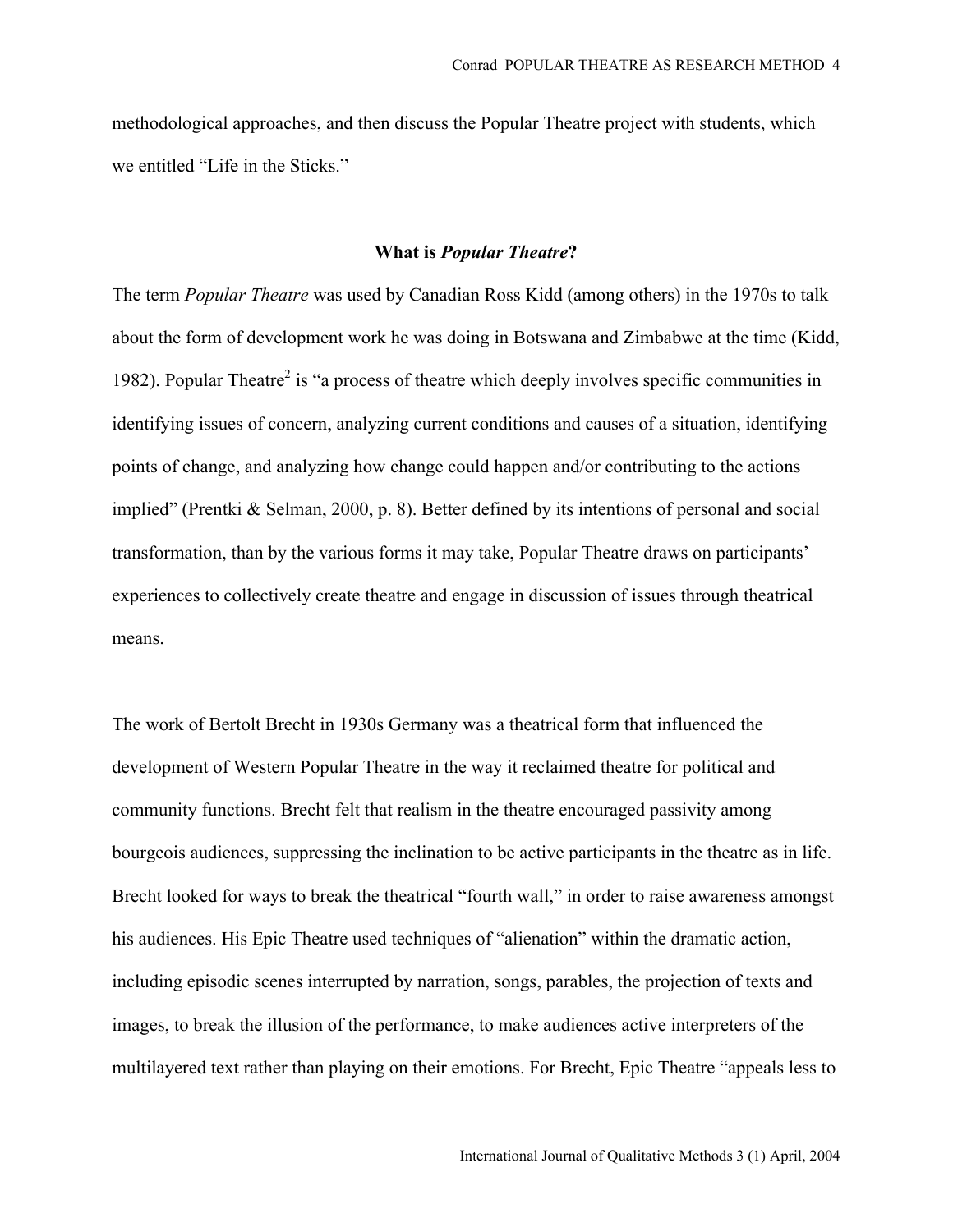the feelings than to the spectator's reason. Instead of sharing the experience the spectator must come to grips with things" (1957/1964, p. 23). The Epic Theatre experience awoke a critical consciousness in the spectator.

In the 1960s and 1970s, Popular Theatre grew out of the popular education movement, with Paulo Freire of Brazil being one of popular education's best known proponents. Freire developed his *Pedagogy of the Oppressed* (1970) in a time of extreme political repression in Brazil. His liberatory literacy education involved not only reading the *word*, but also reading the *world* through the development of critical consciousness or conscientization. A critical consciousness allowed people to question the nature of their historical and social situation – to *read* their world – with the goal of acting as subjects in the creation of a democratic society. Like Brecht, Freire too wanted human beings to take an active role in their lives. His popular education methods countered the dominant system of education – a system inherently oppressive and dehumanizing that he described as a "banking model" – where students were passive recipients of the teacher's knowledge.

Popular education programs with similar goals developed around the same time, and still continue, particularly in adult education and community development projects around the world<sup>3</sup>. Popular education is aimed at empowering traditionally excluded, marginalized, or subordinated sectors of society. With the political intentions of collective social change toward a more equitable and democratic society through raised awareness and collaborative action, popular education practices explore the learners' lived experiences in both their humanizing and oppressive dimensions. It draws on and validates learners' knowledge in the production of new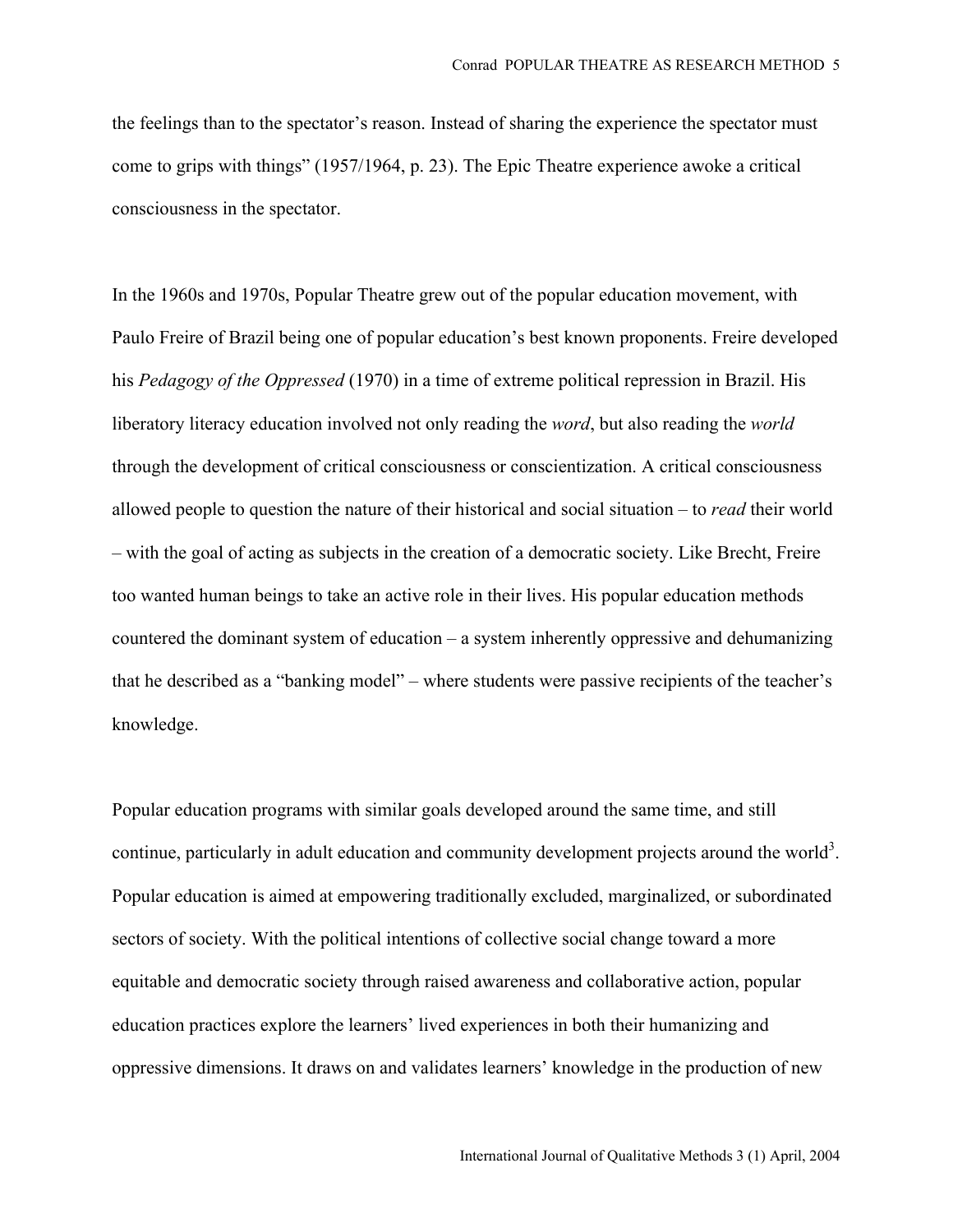knowledge. Through critical dialogue, reflection, and problem posing, learners discuss the possibilities of transforming the oppressive elements of their experience culminating in collective social action. This involves a dynamic of reflection and action or "praxis" (Freire, 1970), a concept central to participatory processes.

In the 1960s, inspired by Brecht's theatrical techniques and Freire's popular education approach, Augusto Boal, another Brazilian, developed a specific set of theatrical techniques he called the *Theatre of the Oppressed*<sup>4</sup>. Like Brecht, his theatre challenged traditional theatrical conventions. For Boal, the commercial or professional theatre was an instrument of the ruling class, creating divisions in society by separating the actor from the spectator. In traditional theatre, the spectator is invited to identify and empathize with the characters in the drama, and the play provides, at its end, an Aristotelian sense of catharsis, leaving the spectator with a feeling of resolution, a fundamentally passive exercise. To create active audiences, Boal's theatre not only breaks the "fourth wall" but also the division between actor and audience by transforming the spectator into a "spect-actor" by taking on the role of the protagonist. His techniques of *Image Theatre*, *Simultaneous Dramaturgy*, and *Forum Theatre* give the audience a part in the dramatic action, by discussing plans for change, directing the action, and/or trying out different solutions through drama. For Boal, *Theatre of the Oppressed* was a weapon for oppressed people to use toward changing their social reality – theatre for the people, by the people, "a rehearsal of revolution" (1974/1979, p. 155).

Following his arrest, torture, and exile from Brazil for his political involvements, Boal went to Europe where he continued his work. To meet the needs of his European participants, who felt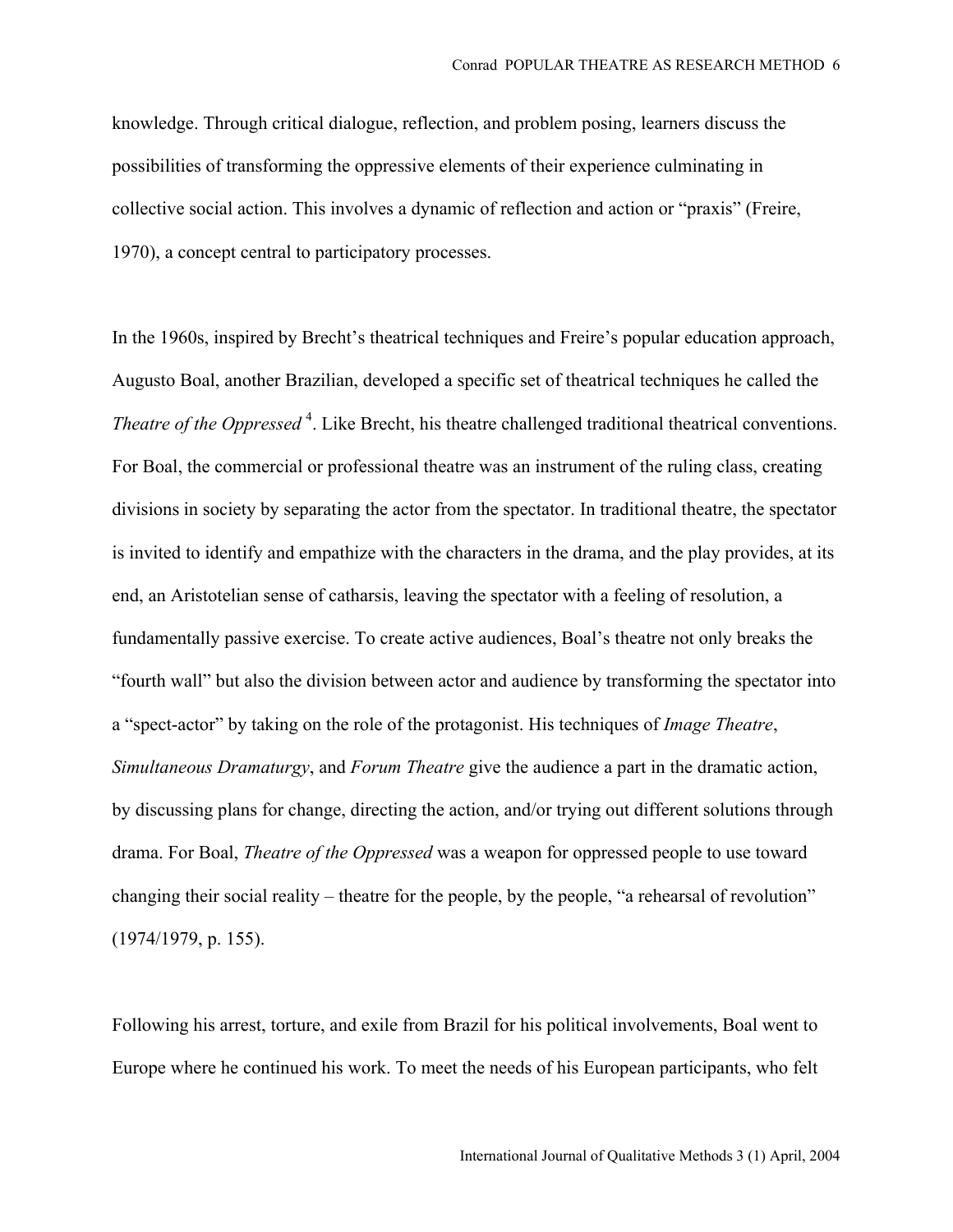more anxious and alienated than oppressed, his *Rainbow of Desire* (1995) took a more therapeutic or psychodramatic approach based on his belief that "to revolutionize society requires both an analytical overview of social history and a personal, practical investigation of one's own behavioural psychology" (Cohen-Cruz & Schutzman, 1994, p. 145). On his return to Rio de Janeiro and subsequent election to Brazilian parliament in 1993, Boal developed techniques of *Legislative Theatre* (1999), a method of consulting the public on government issues through theatre.

## Popular Theatre as participatory research

In the 1970s, in association with the popular education movement, participatory research developed around the world as a research method<sup>5</sup> (Fals-Borda & Rahman, 1991; Freire, 1988; McTaggart, 1997; Park et al., 1993).

Viewed both as a means of creating knowledge and as a tool for education, the development of consciousness and mobilization for action, participatory research involves a process of "transformative praxis" (Fals-Borda & Rahman, 1991). As research "for," "with" and "by" the people rather than "on" the people, it seeks to break down the distinction between researchers and researched – the subject/object relationship of traditional research instead creating a subject/subject relationship. Ideally, participants are involved in the research process from beginning to end, in the attainment, creation, and dissemination of knowledge. Participatory research stresses the inherent capacity for participants to create their own knowledge based on their experiences. In the process, "popular knowledge" is generated by the group, taken in,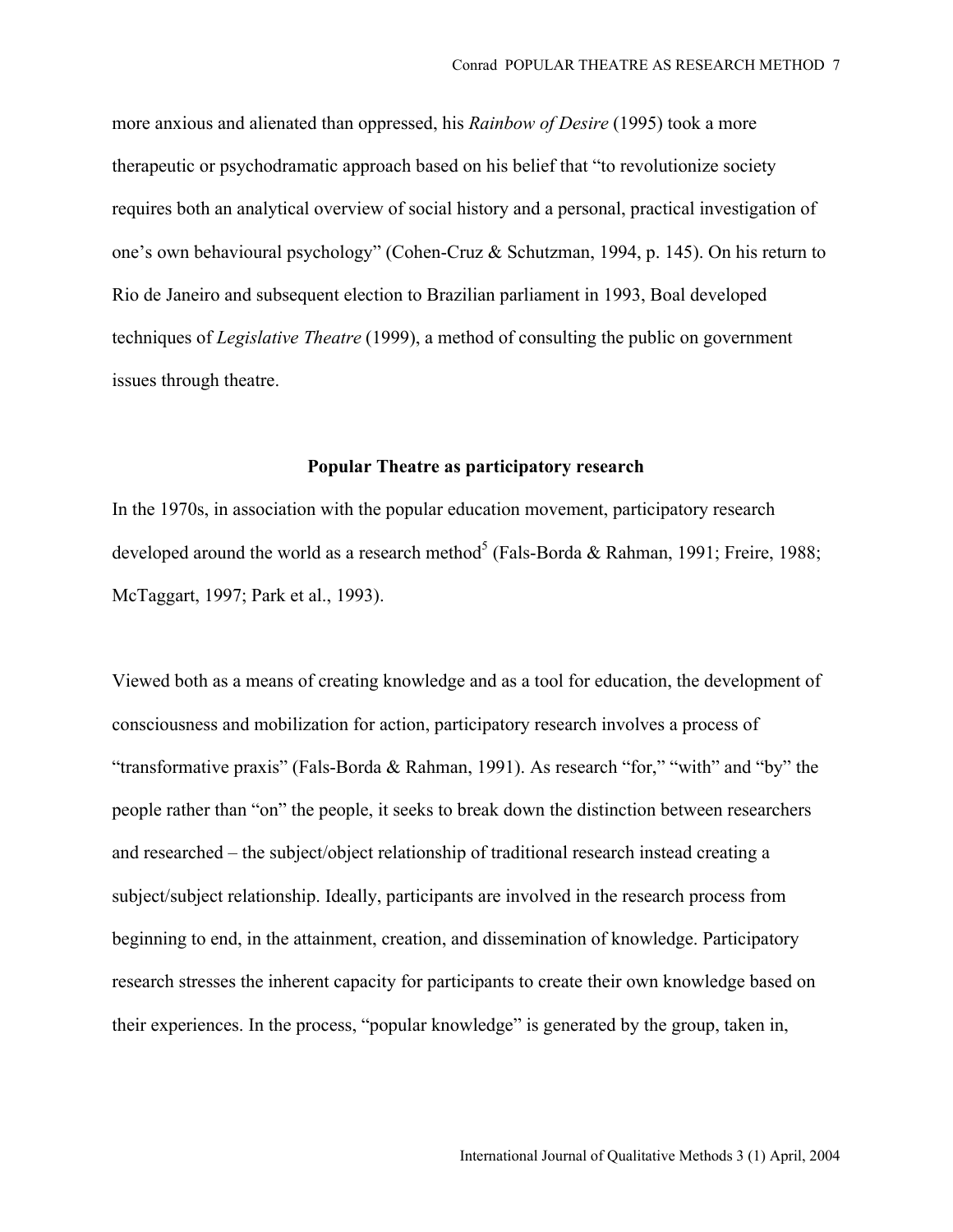analyzed and reaffirmed or criticized, making it possible to flesh out a problem and understand it in context.

Striving to end the monopoly of the written word, participatory research has traditionally incorporated alternative methods including photography, radio, poetry, music, myths, drawing, sculpture, puppets, and popular theatre, as meeting spaces for cultural exchange. Drawing on an affective logic involving sentiment and emotions rather than purely scientific logic, the group process ceases to convey isolated opinions as with surveys or interviews – becoming instead a springboard for collective reasoning. The knowledge produced is socially heard, legitimized and added to the people's collective knowledge, empowering them to solve their own problems (Fals-Borda & Rahman, 1991). For Salazar (1991), participatory research is more than just a research method; it is "an egalitarian philosophy of life designed to break unjust or exploitative power relations and to achieve a more satisfactory kind of society" (p. 62).

Popular Theatre, as a method of participatory research, involves shared ownership of the research process and community-based analysis of issues, all with an orientation toward community action.

#### Popular Theatre as performative research

Popular Theatre as a research method builds on qualitative methods, such as Clandinin and Connelly's (2000) narrative inquiry, and alternative or arts-based ways of knowing and representing research (Diamond & Mullen, 1999; Eisner, 1997; Finley, 2003). A postmodern attitude toward "truth" and the production of knowledge has legitimized an abundance of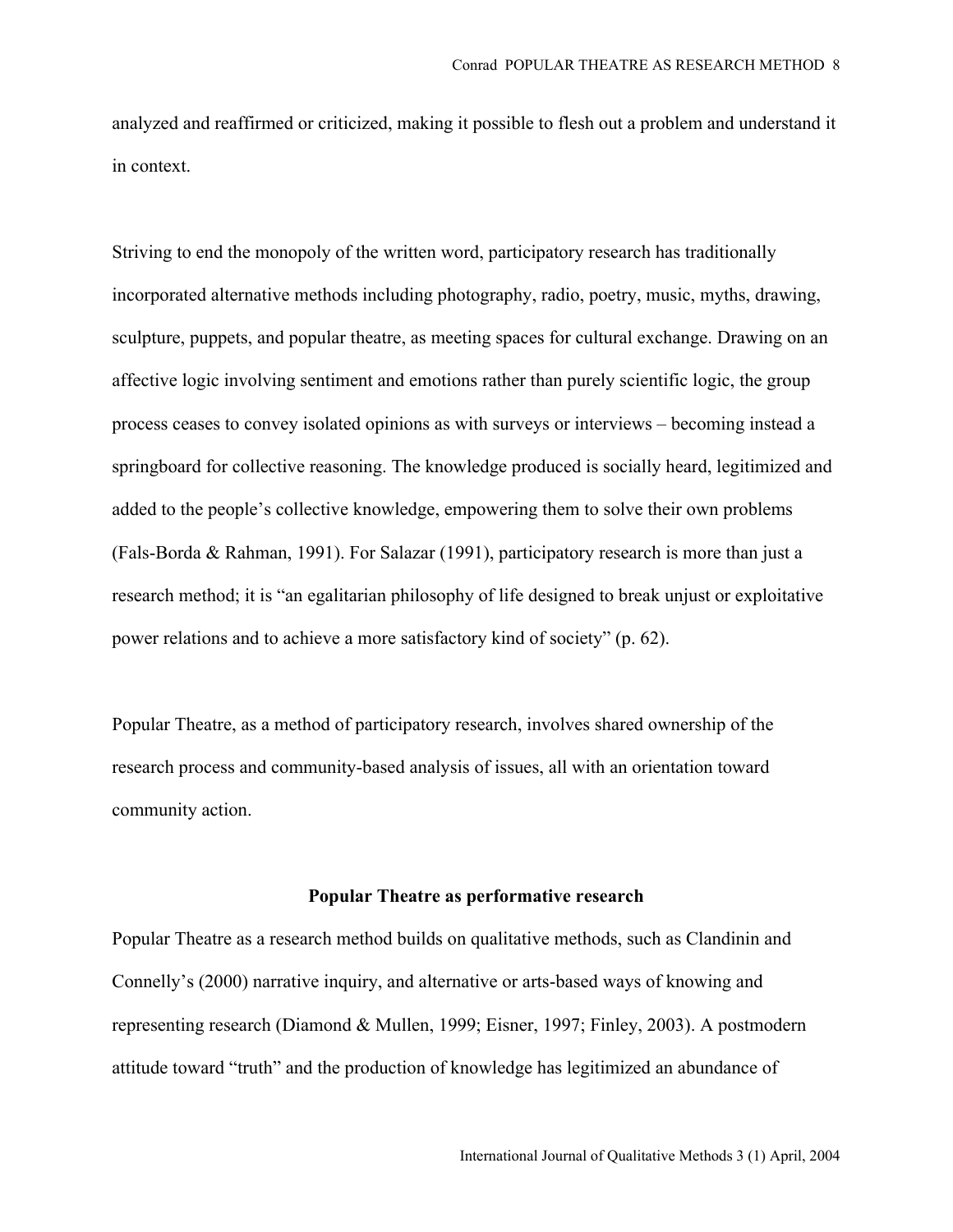alternative approaches to doing research and new forms of representing research in the social sciences<sup>6</sup>. Amongst these, arts-based researchers have written performative texts, performed their research and used performance to gather participant responses and interpret them (Conrad, 2002; Norris, 2000; Saldaña, 2003). Denzin calls ethnodrama "the single most powerful way for ethnography to recover yet interrogate the meanings of lived experience" (1997, p. 94) and elsewhere calls for research that is pedagogical, political and performative (2003).

Performative research or performance ethnography has roots in the fields of anthropology (Fabian, 1990; Turner, 1986) and communication/performance studies (Conquergood, 1998), where performance is regarded as both a legitimate and an ethical way of representing ethnographic understanding. In their research, performance ethnographers find or create opportunities to perform their cultural understandings by observing, participating in performances, and/or representing their findings to others through performance. As instances of performance that provide cultural understanding, performance ethnographers inquire into cultural events: public occasions, rituals, games, storytelling, theatre, and dance; social dramas or dramatic events in everyday life such as moments of conflict; everyday interactions including culturally conditioned behaviour, the performance of social roles of gender, race, status, age, and so on; and communicative/speech acts that are performative (Austin, 1975; Butler, 1997). In performance ethnography, performance spills from the stage into "real" life.

Recently, the notion of performance (or performativity) has been taken up by qualitative social researchers as a form of critical pedagogy in doing arts-based inquiry (Finley, 2003), in the writing of performance texts (Denzin, 2003), and in critical arts education (Garoian, 1999). For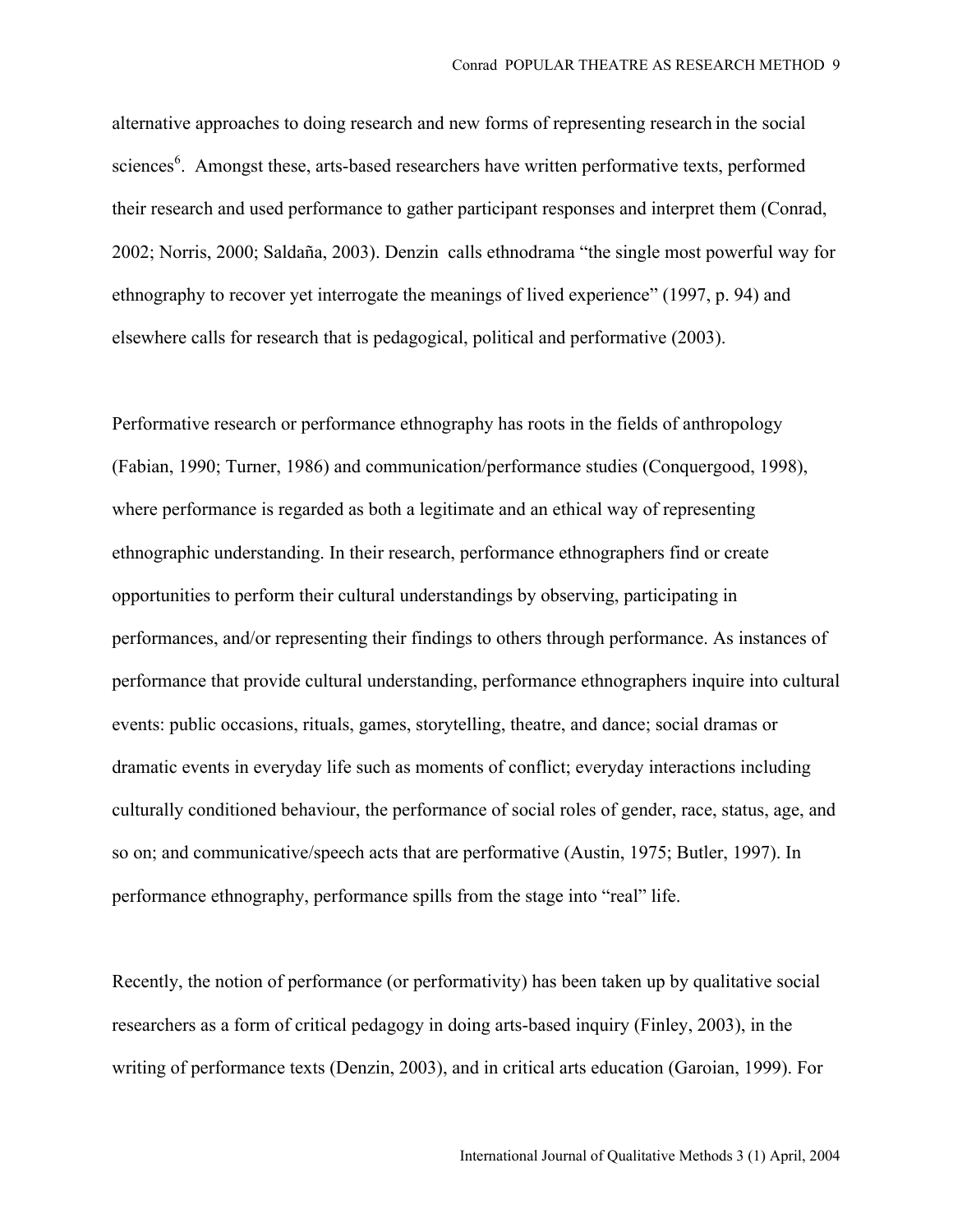Denzin, performance ethnography as praxis is "a way of acting on the world in order to change it" (p. 228). Finley asserts that performance creates an open, dialogic space for inquiry and expression through "an imaginative interpretation of events and the contexts of their occurrences" (p. 287). For Garoian (1999), performance opens a liminal pedagogical space that allows for a reflexive learning process that "recognize[s] the cultural experiences, memories, and perspectives – participants' multiple voices – as viable content . . . encourages participant discussions of complex and contradictory issues" (p. 67) and includes the involvement of the observer. As a passionate, visceral and kinetic activity, performance creates opportunities for communion among participants, researchers and research audiences.

In Popular Theatre, participants' performances depict and examine their 'performances' in real life, providing insight into their lived experiences and their cultural world. As Fabian claims, some types of cultural knowledge cannot simply be called up and expressed in discursive statements by informants, but can be represented "only through action, enactment, or performance" (1990, p. 6). Knowledge of culture or social life is performative rather than informative. In this way, Fabian, an anthropologist, pushes insight about performance "toward its methodological imperative: performance as a method, as well as a subject of ethnographic research" (p. 86). In a performative epistemology, performance is an embodied, empathic way of knowing and "deeply sensing the other" (Conquergood, 1985, pg. 3).

Popular Theatre makes use of a participatory form of critical performance ethnography, deliberately creating opportunities for exploration through performance or "acting out." What better way to study lived experience than by re-enacting it. A Popular Theatre process, which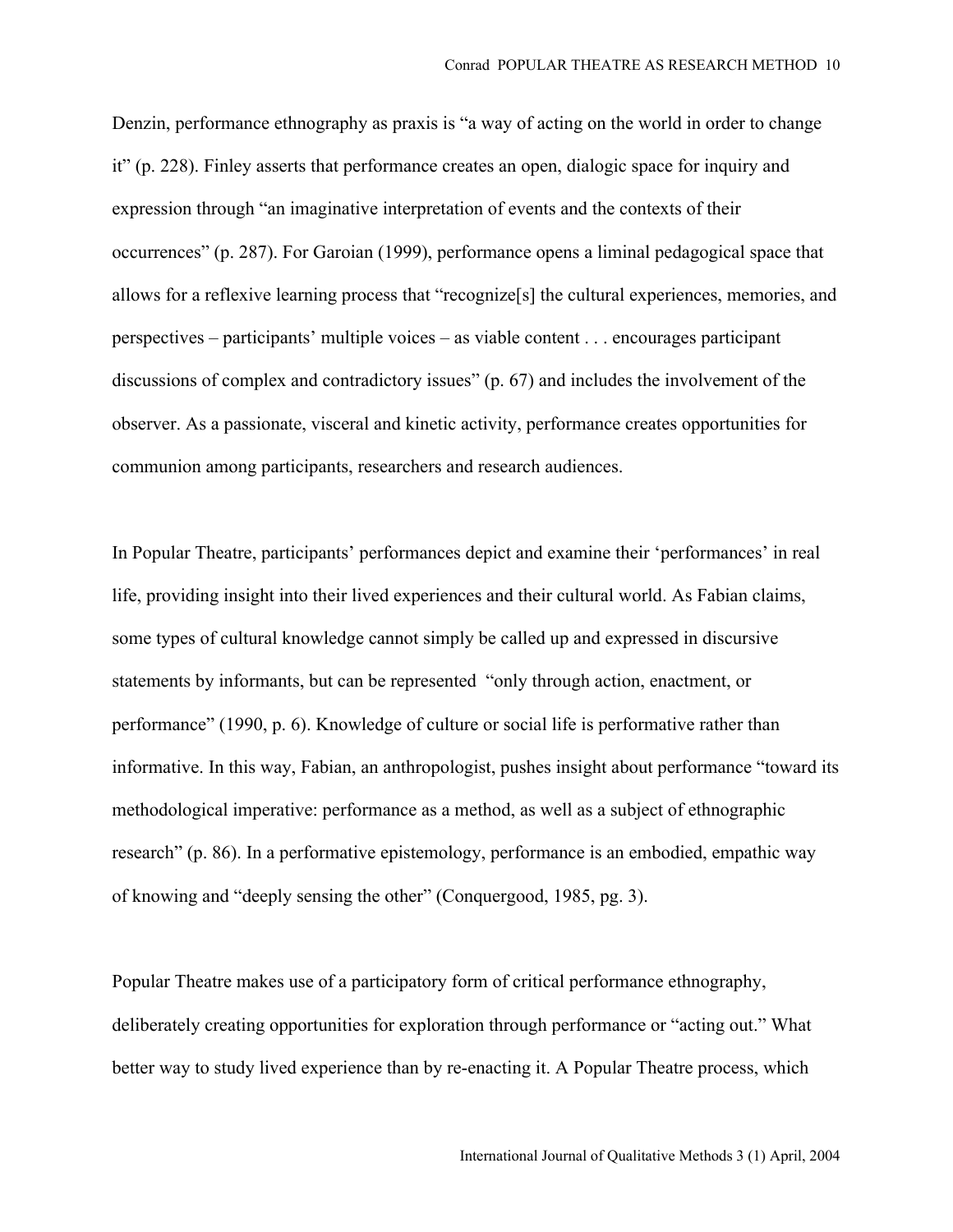may include drama activities such as image work, improvisation, role-play and collective creation, engages participants in generating, interpreting, and re-presenting their ideas. By taking on a role, the player exists simultaneously in two worlds: as a character inside the experience of the "as if" world and as an actor evaluating the situation from the outside, within the real world. The player is both involved and detached, alternating from one to the other observing the self in action, comparing the two worlds to arrive at some understanding or meaning (Courtney, 1988).

Performance theorist Richard Schechner (1985) too sees performance as a paradigm of liminality. Fundamental to all performance is the characteristic of "restored behaviour" or "twice-behaved behaviour" that is "symbolic and reflexive: not empty but loaded behaviour multivocally broadcasting significance . . . [in which] the self can act in/as another" (p. 52) allowing the individual to become someone other than themselves. The play frame opens a liminal space where the "not me" encounters the "not not me" (p. 123). As such, it offers an alternative performative way of knowing – a unique and powerful way of accessing knowledge, drawing out responses that are a spontaneous, intuitive, tacit, experiential, embodied or affective, rather than simply cognitive (Courtney, 1988). In Popular Theatre, through "acting out" participants are involved in a process that is critical and analytic, a mimetic<sup>7</sup> process that has transformative potential (Taussig, 1993).

## "Life in the Sticks": A Popular Theatre project

My doctoral study involving Popular Theatre with a group of high school drama students began from my interest in "at-risk," and my search for ways to better meet the educational needs of socalled "at-risk" youth. Popular Theatre was a way for the students and I to collectively examine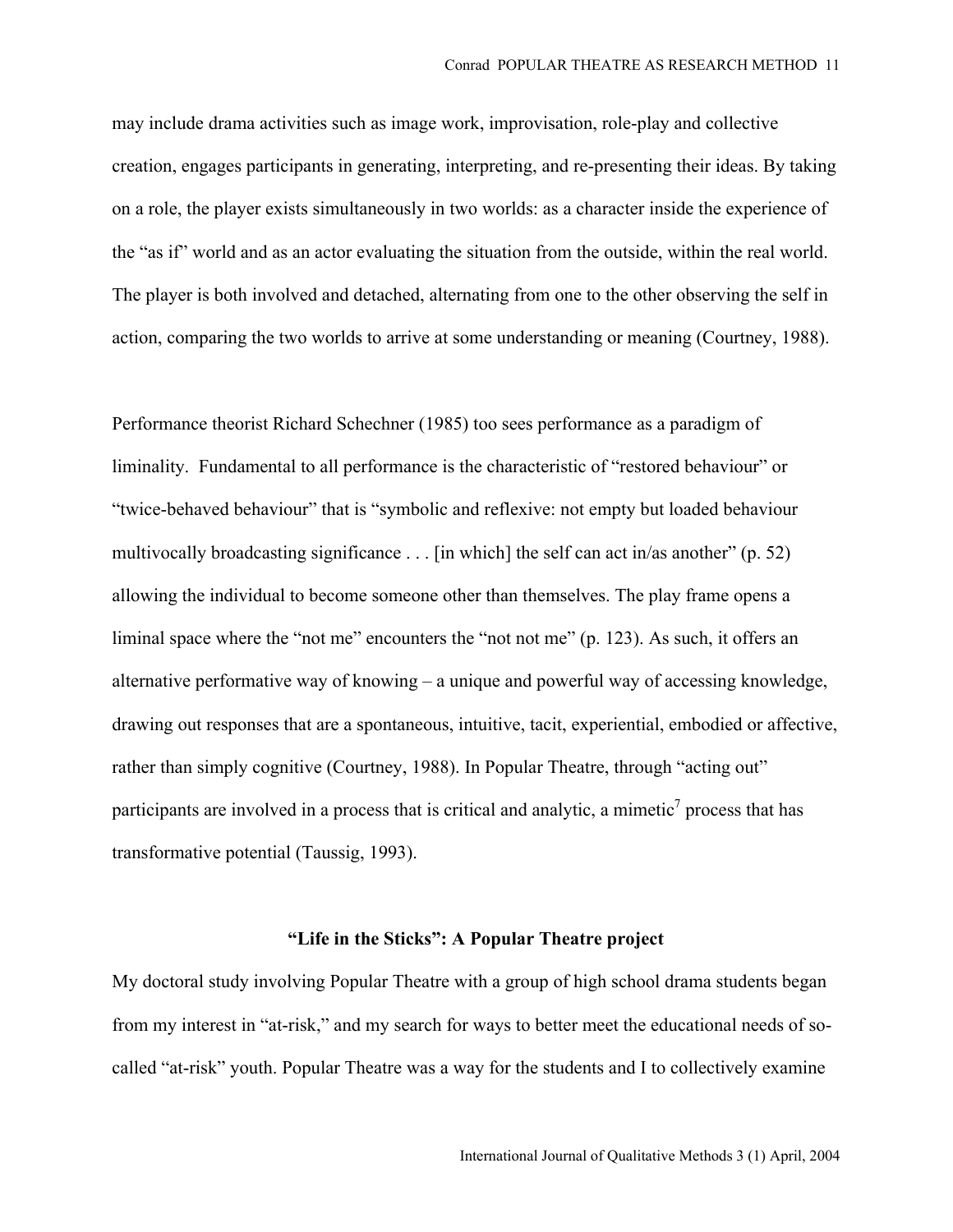their experiences, for the purposes of raising their awareness (and that of the audiences for which they performed), helping them look for solutions or responses to issues, and to give me insight into their experiences that might deem them "at-risk," from their perspective.

With appropriate ethics review board approval, I spent one month living and working in the rural Alberta community. The drama teacher at the school was generous in allowing me to work with his two mixed-grade 10/11/12 drama classes during their scheduled class time in the drama room. The group included twenty-two students in all with an equal numbers of males and females. Ninety percent of the students at the school were of Aboriginal descent including students of mixed First Nations heritage and of the Métis Nation. The classes I worked with also included some white students. Each class met 5 times in an eight-day cycle, with each meeting lasting 1 hour, giving us approximately thirty hours of contact time over a one-month period.

The drama teacher generally included an issues-based component to his program. Some of the students with whom I worked had also taken part in one or more of the collective creation projects on family violence, alcoholism, gun safety, AIDS, and suicide prevention that his classes had done in previous years. The students were already familiar with issues-based or applied approaches to drama. I introduced adaptations of Boal's *Theatre of the Oppressed* as an alternative dramatic form.

The project was intended as a unit on Popular Theatre for the drama classes and a Popular Theatre project with a community of students. It was a participatory, performative inquiry into the experiences of these youth both for their own personal and social development and for the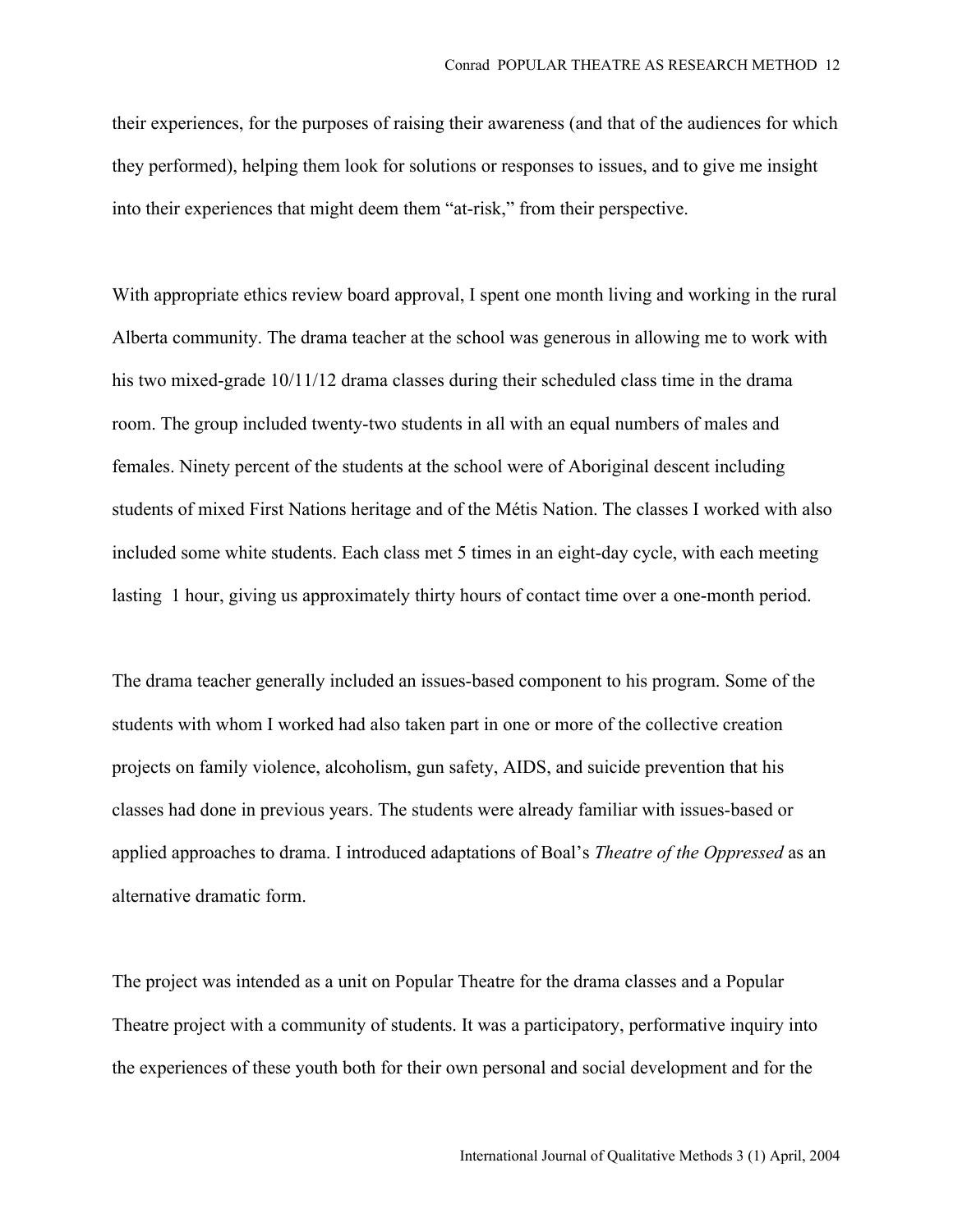purposes of my research. The students' familiarity with improvisational drama, and more importantly their comfort and willingness to use drama as a medium of expression and their openness to exploring issues through drama greatly assisted our process. I took on the roles of teacher, Popular Theatre facilitator and co-researcher.

I engaged the students in a Popular Theatre process that drew on their experiences to examine issues they identified as relevant. The process began with a series of games and activities for group building, trust building, and skill development, moved on to the exploration of themes through brainstorming, image work and discussion, then into devising, storytelling of incidents from their lives and the creation of scenes based on these stories. As we created the scenes, we animated them to explore the issues raised, using techniques adapted from Boal's *Theatre of the Oppressed*.

Our theme, "Life in the Sticks," emerged from the drama activities and discussion. Students felt that the issues they faced were determined by their rural environment. As one student put it, "It's because we've got nothing better to do. Kids get into all kinds of trouble because they are bored." Students brainstormed words and phrases in a Graffiti Wall activity and sculpted images of "Life in the Sticks." Students told stories about incidents from their lives, took on roles and acted out situations based on the stories told, always looking for alternative responses. The process of devising and animating scenes allowed an in-depth, embodied discussion of students' perspectives regarding issues that affected their lives. The scenes we created, based on their stories and/or issues that arose during our exploration were about boredom, rule breaking at school and its consequences, substance use, addiction, risky sex, gossip, gender relations, and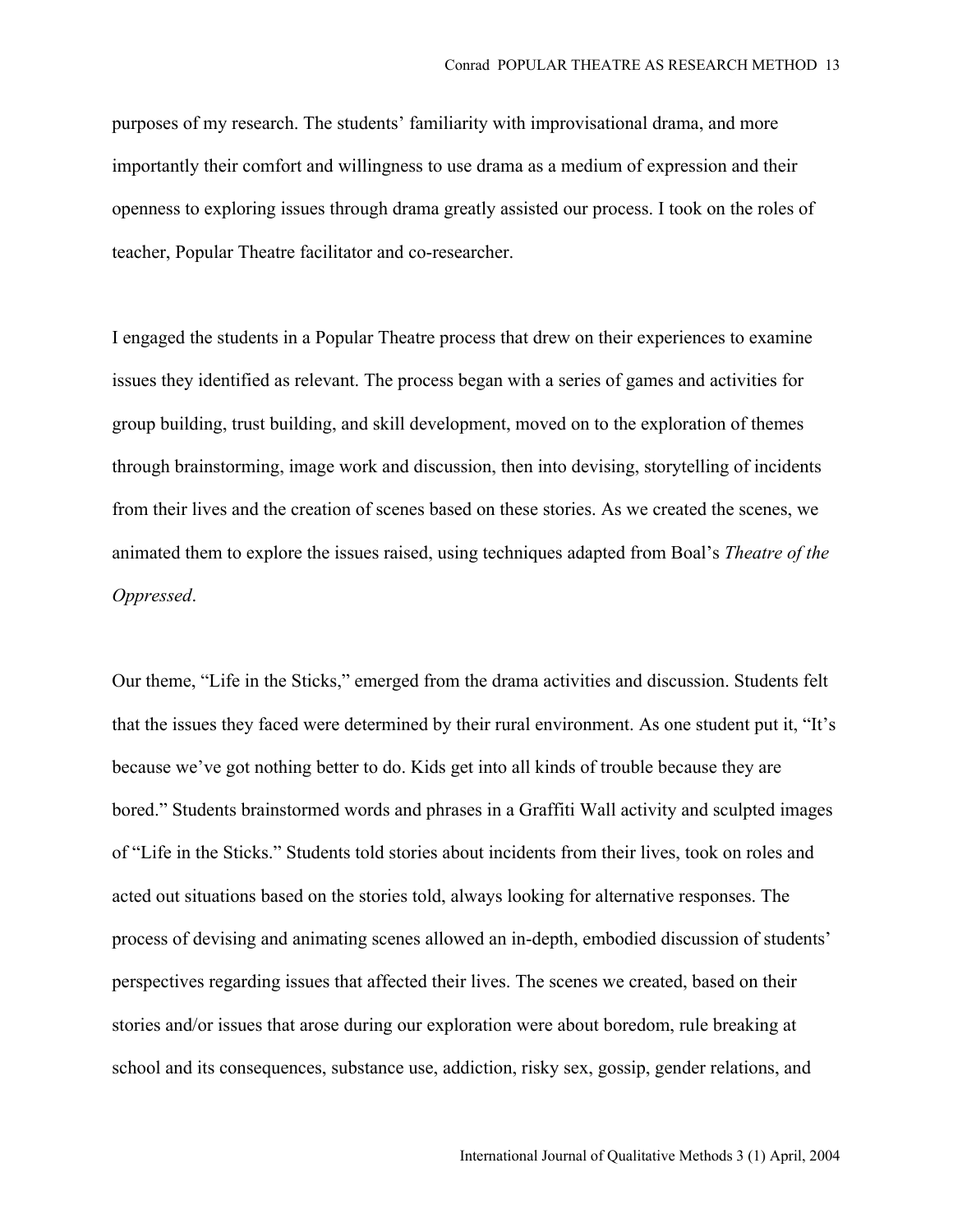interpersonal conflict. The drama raised questions inciting students to examine the issues and their beliefs and to re-evaluate aspects of their lived experiences.

Toward the end of the process, I conducted an informal interview with a small group of students who volunteered to participate. I asked them what they thought the scenes we created were all about. Did they believe that the behaviour depicted was determined by their rural environment? Ultimately, the students denied being victims of their environment; they rejected the notion "atrisk," claiming instead that their risky behaviour was a matter of personal choice and habit. As one student said, "You drink just because you want to and do anything else because you want to." The notion of personal choice gave them back a sense of agency in and responsibility for their own behaviour. This attitude had the potential to be empowering – a step toward finding solutions. Our work left me wondering, however, what motivated their risky choices.

The community action that was the culmination of our Popular Theatre project was a pair of performances/workshops of the scenes we had created, one for students at their school and another at a school in a neighbouring town. We used a Forum Theatre model (Boal, 1979/1974) to engage audiences in further discussion of issues, searching for solutions or alternative responses to the "problems" presented.

#### Performative re-presentations

Following the Popular Theatre work with the students, my interpretation of "Life in the Sticks" began with a process of recursive writing. To talk about the Popular Theatre process, I needed to describe instances of our performance. I found an appropriate way of doing this through writing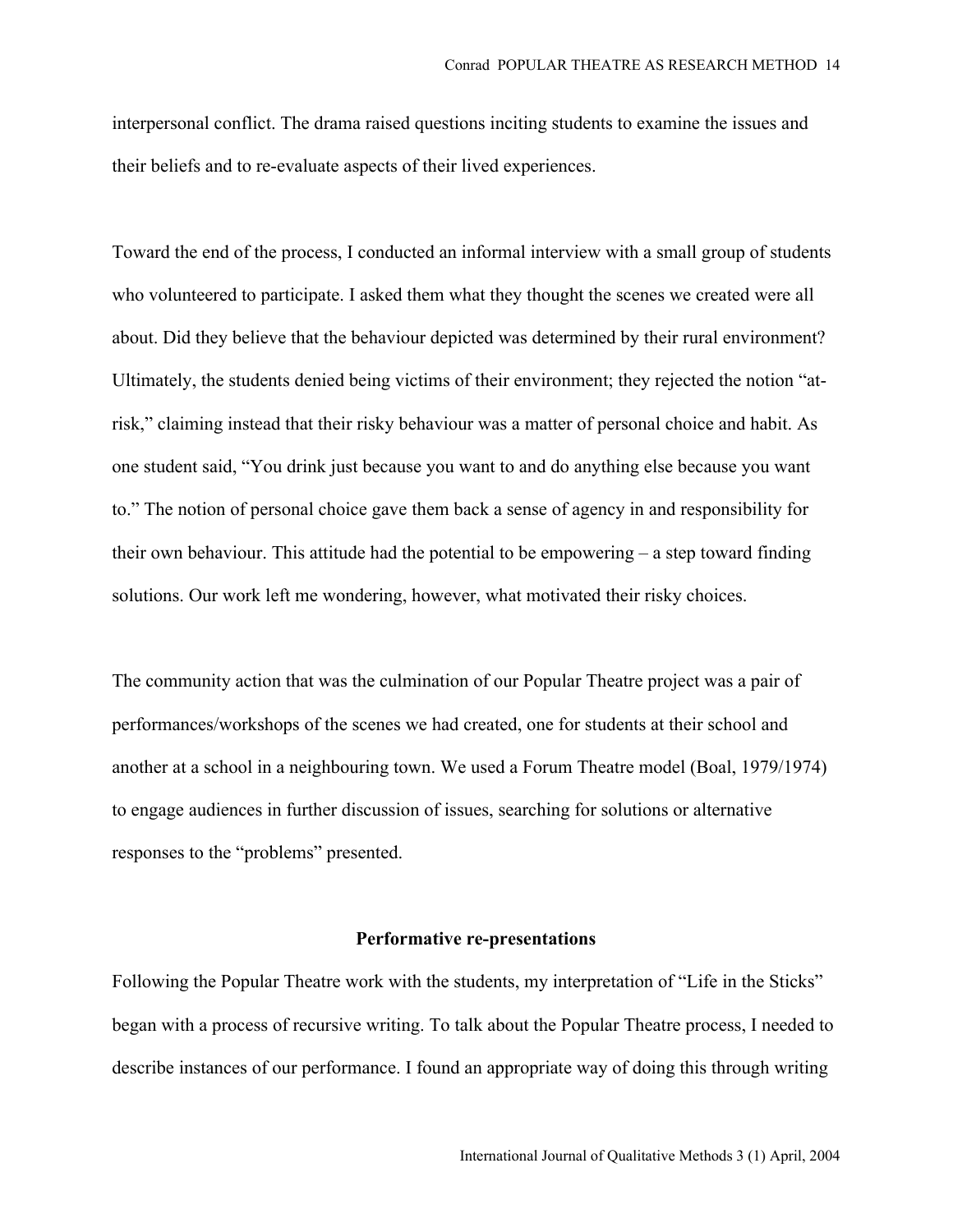a series of scripted descriptions or "ethnodramatic" vignettes, sixteen in all, depicting salient moments of our work together (Conrad, 2002; Saldaña, 2003). Based on the audio and videotapes we made throughout the process, my journal and field notes, and students' journals, the scripts depict instances of performative interaction, discussion, the devising process, the scenes that students created, the animation of these scenes, responses to our performances and the interview I conducted with students.

My notes and transcriptions served as memory aides, but the scripts are also partly fictionalized (Banks & Banks, 1998) for ethical, thematic and practical/writerly purposes. While the details do not always represent precisely what happened, to the extent to which it is possible, acknowledging that all interpretive work is inherently subjective (Clandinin & Connelly, 1994), I have tried to remain true to the substance of our work, and tried to capture the spirit of the interactions the scripted descriptions depict. For example, the scenes that students created were never formally scripted, but improvised anew each time they were performed based on some cursory notes. My scripted recreations of these scenes are compilations based on videotapes of specific performances interwoven with details from other performances of the same scene and discussion that arose on various occasions as recorded in my field notes. As in any case, no text can claim to be free of the author's subjectivity (Banks & Banks, 1998), my scripts are constructions, but self-consciously so. I acknowledge that even in my choice of moments to script an interpretive process was involved, thus my account of our participatory work is inherently partial.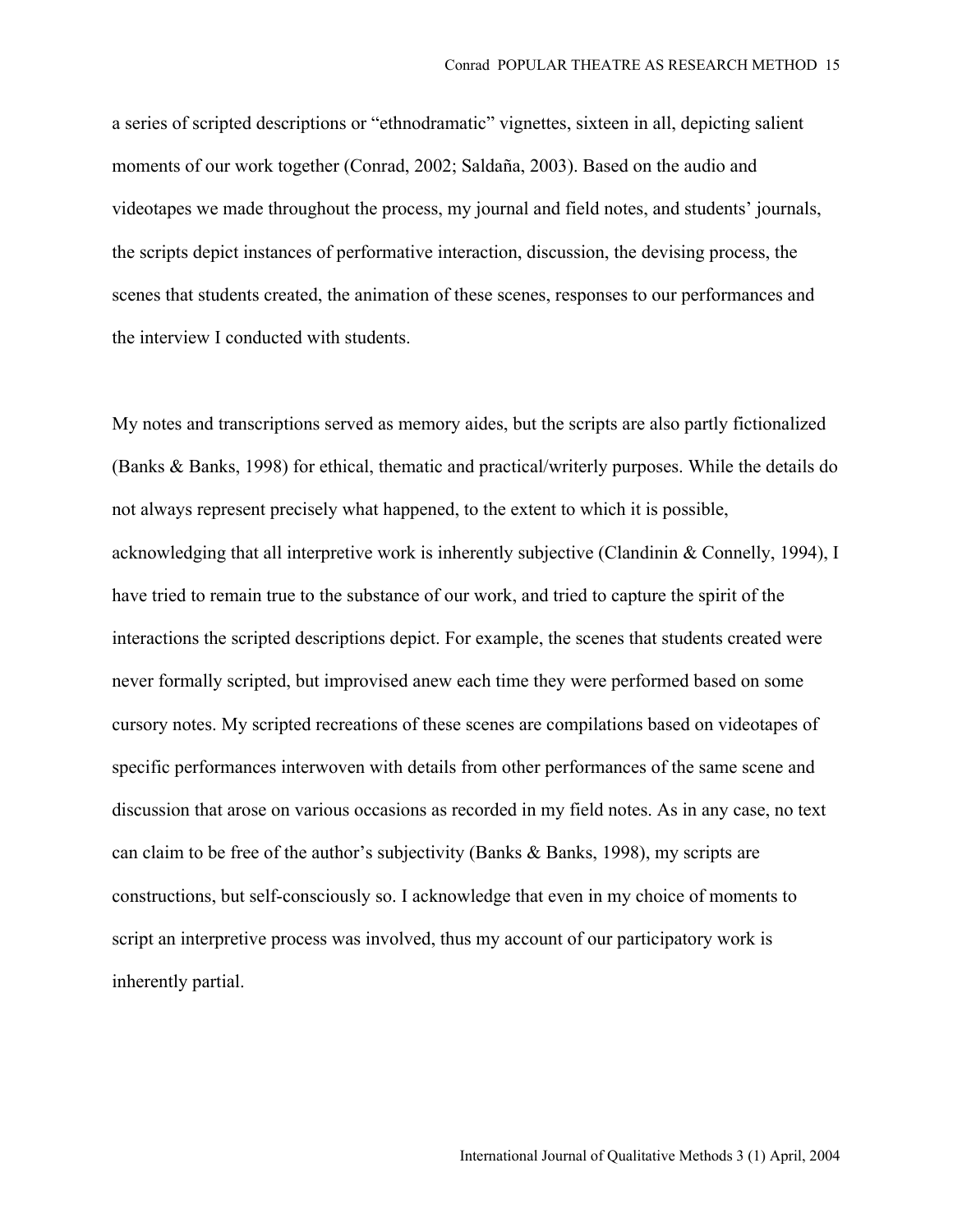The scripts are meant to be expressive and evocative rather than just explanatory. They are performative texts that bring the processes of academic interpretation and representation in closer touch with the actual performative events. My series of scripted vignettes describes the process involved in our Popular Theatre project in a way that preserves some of its performative quality. They embody the context and dynamics of the situations, and preserve some of the authenticity of participants' voices and gestures. The scripts served as an initial level of interpretation for my subsequent interpretation/inquiry.

I offer here an excerpt from one of the vignettes I wrote as an example of the Popular Theatre process in action – an improvised performance and the animation process that followed. I chose this moment to share because of the intriguing queries it raised. One of the scenes that students created, which we called "The Bus Trip," was based on an incident that occurred at the school the previous year, involving many of my students. It depicted a group of students illicitly drinking alcohol on the bus ride home from a class trip. In devising the scene, students took on the roles of characters and improvised the situation. The excerpt below shows a moment we enacted between two young men whose idea it was to buy the alcohol. This was an out-scene (a common Popular Theatre technique), a behind the scenes look at the original scene we created about the bus trip incident. In the midst of our re-enactment, in the role as facilitator or Joker (Boal, 1979/1974), I stopped the action temporarily to question the actors in character (another Popular Theatre animation technique), to delve deeper into the moment of decision making and the motivation underlying their choice. All of the names in the vignette are code names that students gave themselves, a measure taken to protect their anonymity.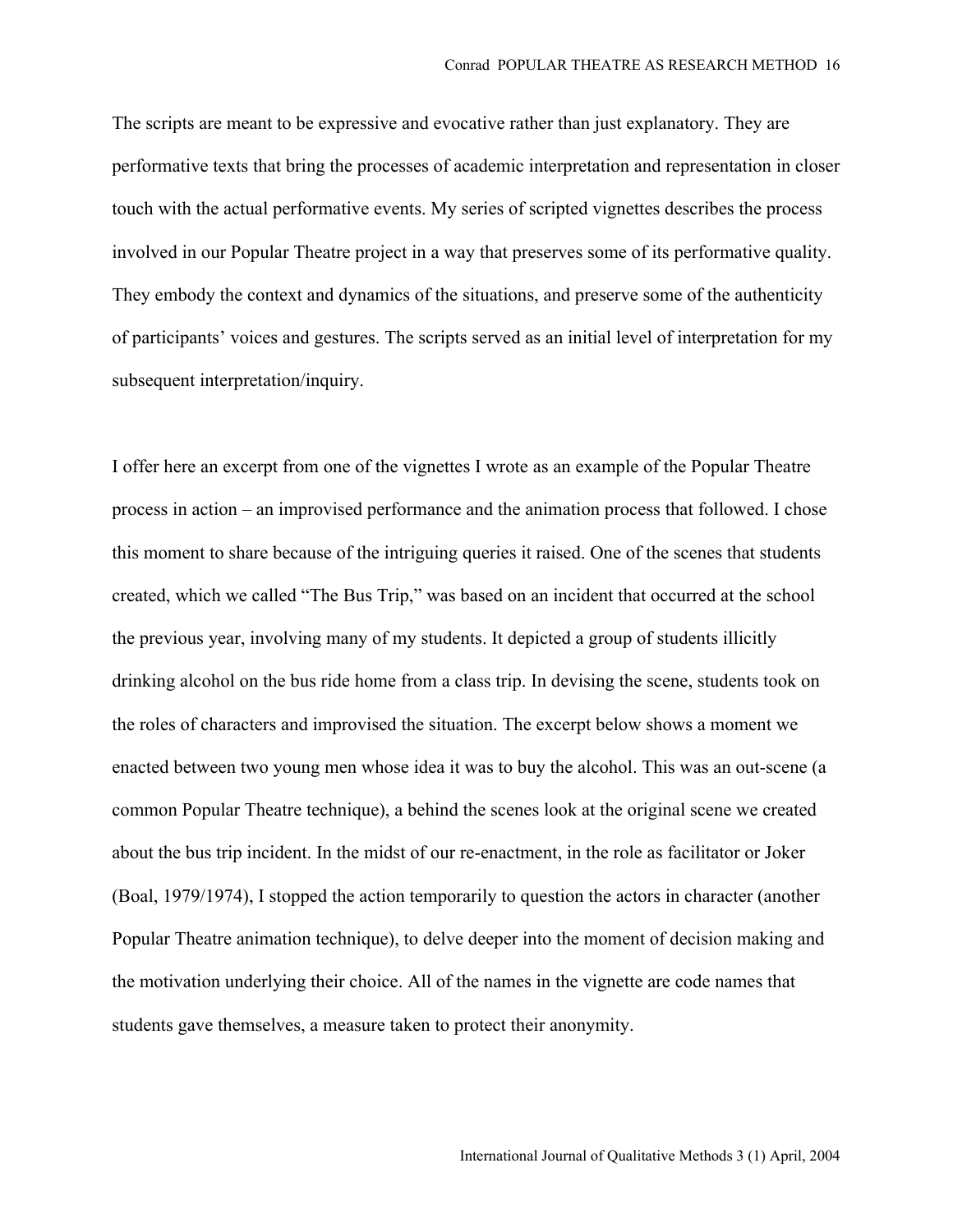*(The bus stops at the rest stop and they all get off. Shadzz and Daryl meet on the sidewalk.)*

Shadzz: *(to Daryl in character)* So give me some money, man.

Daryl: What for?

Shadzz: I'm gonna get the stuff, remember?

Daryl: Na, forget it.

Shadzz: Come'on man you said back there that you wanted to.

Daryl: . . . I don't know . . .

Shadzz: Come'on, it's just around the corner. I'll go get it and bring it back here.

Daryl: Na . . .

Shadzz: What's the matter? Nobody's gonna know.

Daryl: I don't know Shadzz.

Shadzz: Come'on, Daryl.

Daryl: Okay, what the hell . . . Here. *(Daryl gives Shadzz some money.)*

Teacher:*(Interrupting the improvisation.)* Stop it there for a minute. Daryl, I want to ask your character a

question . . . You hesitated to give him the money. Why?

Daryl: I wasn't sure if I wanted to risk it.

Teacher: So, is there risk involved in what you're doing here?

Daryl: Ya.

Teacher: Go on.

Daryl: Well, we're kinda breaking the rules.

Teacher: And where's the risk in that?

Daryl: Well, we might get caught.

Shadzz: And expelled.

Teacher: So there may be negative consequences to what you're doing . . . Why do you do it?

Daryl: I don't know?

Teacher: Shadzz, what about your character? (*Shadzz think about it.)*

Shadzz: I don't know, just for the rush, I guess.

Teacher: For the rush? Is that what risk-taking is about? Is that why someone might drink booze on a bus trin?

Shadzz: Ya, it's fun.

Teacher: *(Addressing other students on stage and in the audience.)* Does doing something risky give you a rush?

*(Echoes of agreement around the room.)*

In the moment of Popular Theatre process depicted here, students enacted an incident based on their lived experiences, and with my intervention, explored the meaning behind their behaviour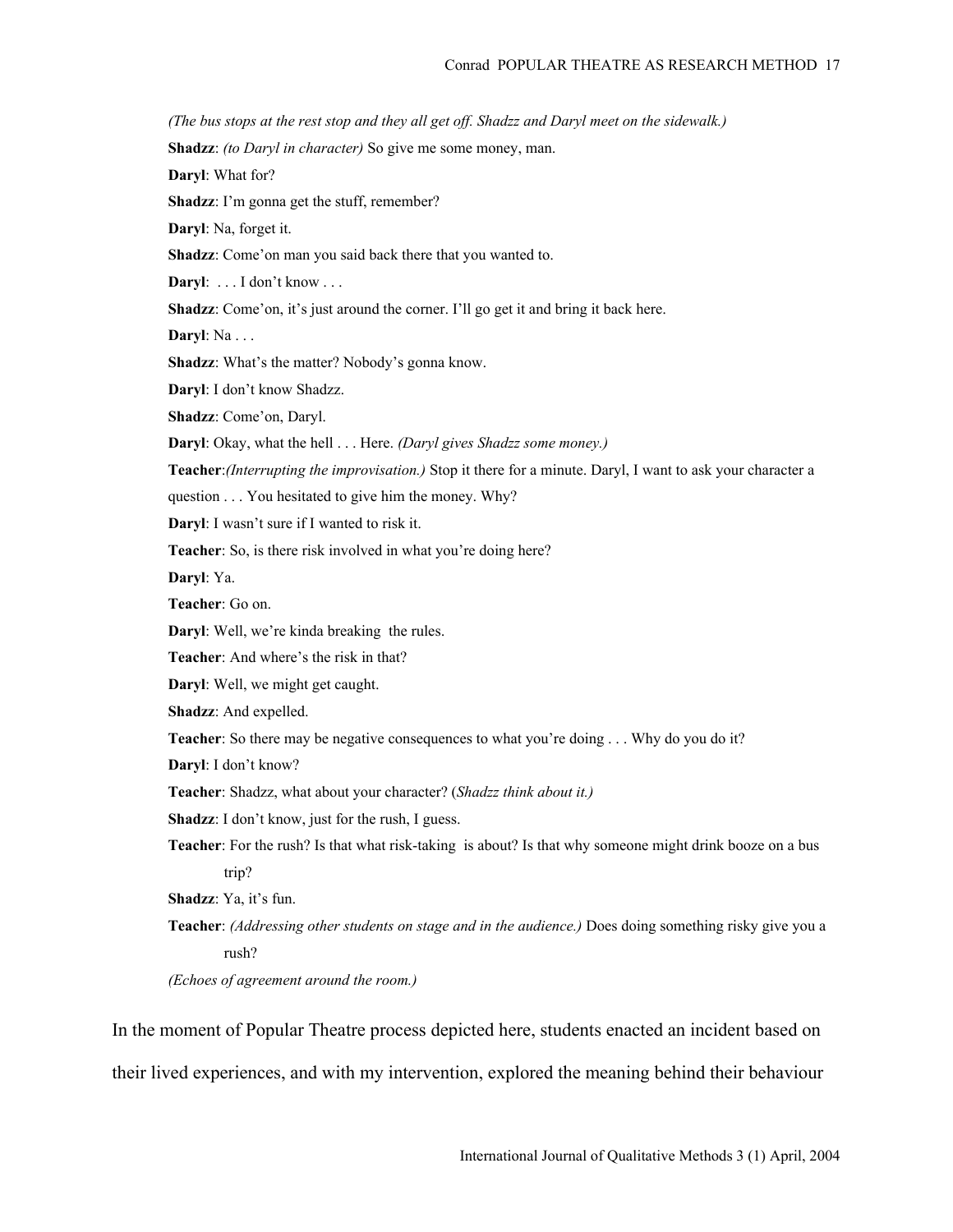revealing that they sometimes engaged in risky behaviour "for the rush." In my further interpretation of our Popular Theatre work, I engaged in a discourse analysis (Fairclough, 1992) of "The Bus Trip" and other of my scripted descriptions to query students' responses to our work. The moments under analysis explored how students identified themselves, how they perceived their risky behaviour and their responses to the label "at-risk."

Students' responses to my questions about risk-taking led me to further theoretical investigation of youth and risk. Elsewhere, I explore compelling theories on adolescent risk-taking (Lyng, 1993), theories on performative forms resistance (Scott, 1990), and psychoanalytic interpretations of self-destructive behaviour (Copjec, 1994) that provided further insight into risky youth behaviour. An emergent realization that my interest in "at-risk" was based on a desire to better understand my own risky experiences as a youth led to an autoethnographic inquiry (Conrad, 2003; Ellis & Bochner, 2000). The recovery of a collection of artifacts from my past (Slattery, 2001) and stories (Clandinin & Connelly, 2000) of my youthful risk-taking experiences resonated with what the students said and what theories revealed.

### Conclusion

Combined, my interpretation of our Popular Theatre work, my theoretical investigations on youth and risk, and my autoethnographic understandings provide a layered exploration of youth behaviour. This allowed me to re-frame the concept "at-risk" (Roman, 1996) to include youths' perceptions of their behaviour. A better understanding of youth and risk that more fully reflects their reality may better respond to their needs. Together, the Popular Theatre work with students, a participatory, performative approach to doing research, and my interpretation of it, present a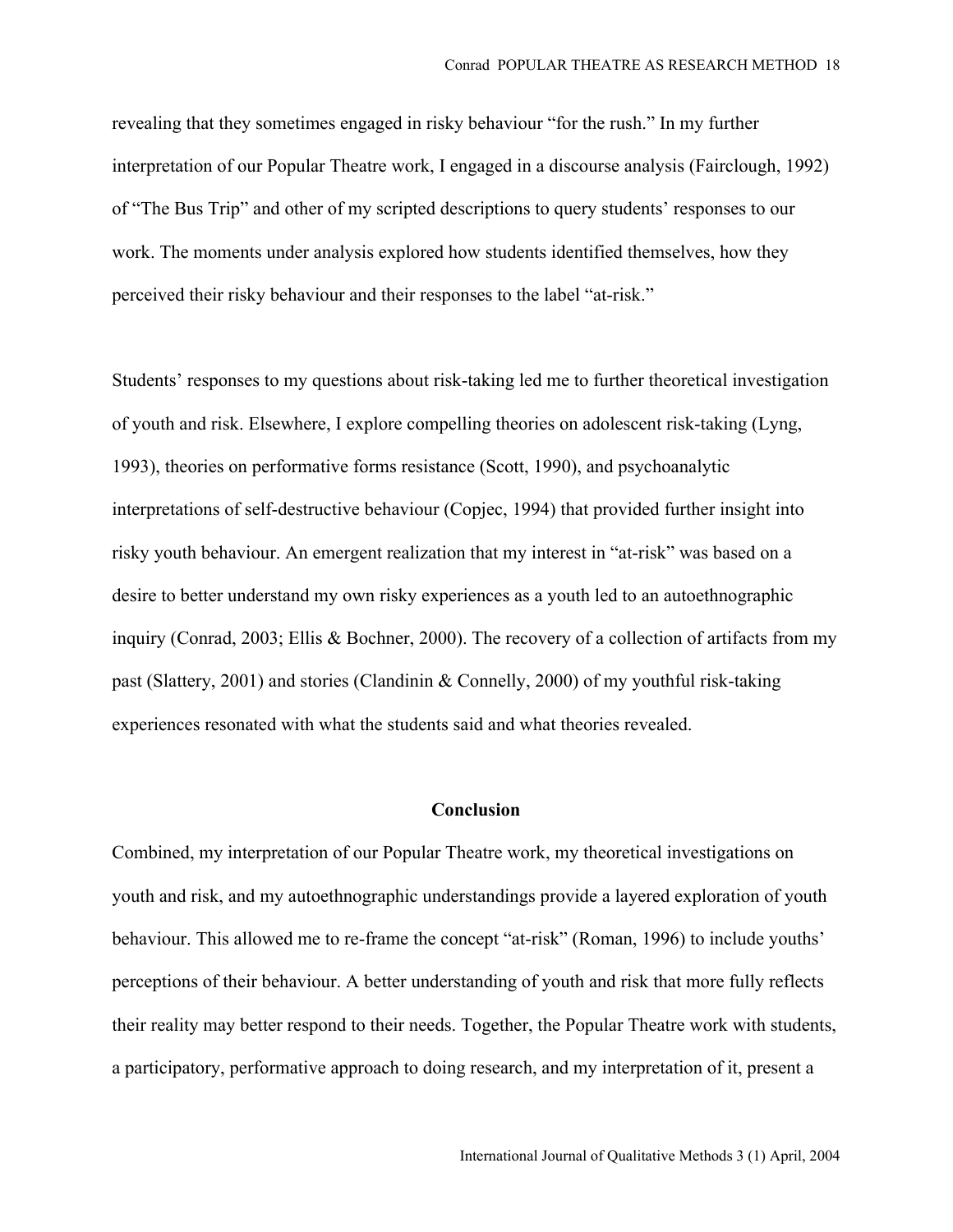counter-narrative (Foucault, 1977) that interrupts the "common sense" or taken-for-granted understandings of "at-risk," providing a more complex picture than one of deviance and deficiency currently suggested. My reinterpretation highlights youths' choice to engage in risky behaviour, the enjoyment they gain from it and its resistant quality – its potential to undermine unjust social structures. My study affirms the potential of Popular Theatre as a research method based on the new insight and critical understanding it has yielded (Denzin 1997; Lather, 1986) for my students and myself.

## **Notes**

1. I find the label "at-risk" extremely problematic. I am particularly disturbed by the way in which being an "at-risk" youth in Alberta highly correlates with being Aboriginal (Alberta Learning, 2001). I explore the ethical implications of the label, the act of labeling and the school and social structural factors that put youth "at-risk" in my research. I problematize the fact that the majority of students at the school were of Aboriginal descent while the teachers, myself included, were predominantly white.

2. Popular Theatre is the term I use to talk about a politically motivated type of participatory theatre alternately referred to and/or closely allied to Boal's Theatre of the Oppressed (1979/1974); community theatre (in Britain) or community-based performance; applied theatre (Taylor, 2002); developmental theatre in the developing world; some forms of documentary theatre, collective creation or sociodrama. Similar methods are employed in psychodrama or drama therapy contexts (Boal, 1995; Cohen-Cruz, & Schutzman, 1994). Within drama/theatre-ineducation it is a form of issues-based, socially critical or critically reflective drama (Errington, 1993).

3. Popular education is alternatively known as people's education or education for self-reliance (Africa), education for mass mobilization (Asia) cultural animation (Europe) and transformational education (North America). The Highlander Research and Education Centre (www.hrec.org), a popular education and research organization in Tennessee, U.S.A., was established as early as 1932 and still sponsors educational programs and research into community problems. Catalyst Centre in Toronto (www.catalystcentre.ca) a non-profit workers co-op, and the Centre for Popular Education, University of Technology Sydney (www.cpe.uts.edu.au) promote popular education, research and community development to advance positive social change.

4. While Popular Theatre takes various forms, Boal's *Theatre of the Oppressed* is perhaps one of the best known with organizations around the world practicing adaptations of these techniques including the Center of the Theatre of the Oppressed in Rio and Paris (www.ctrio.com.br);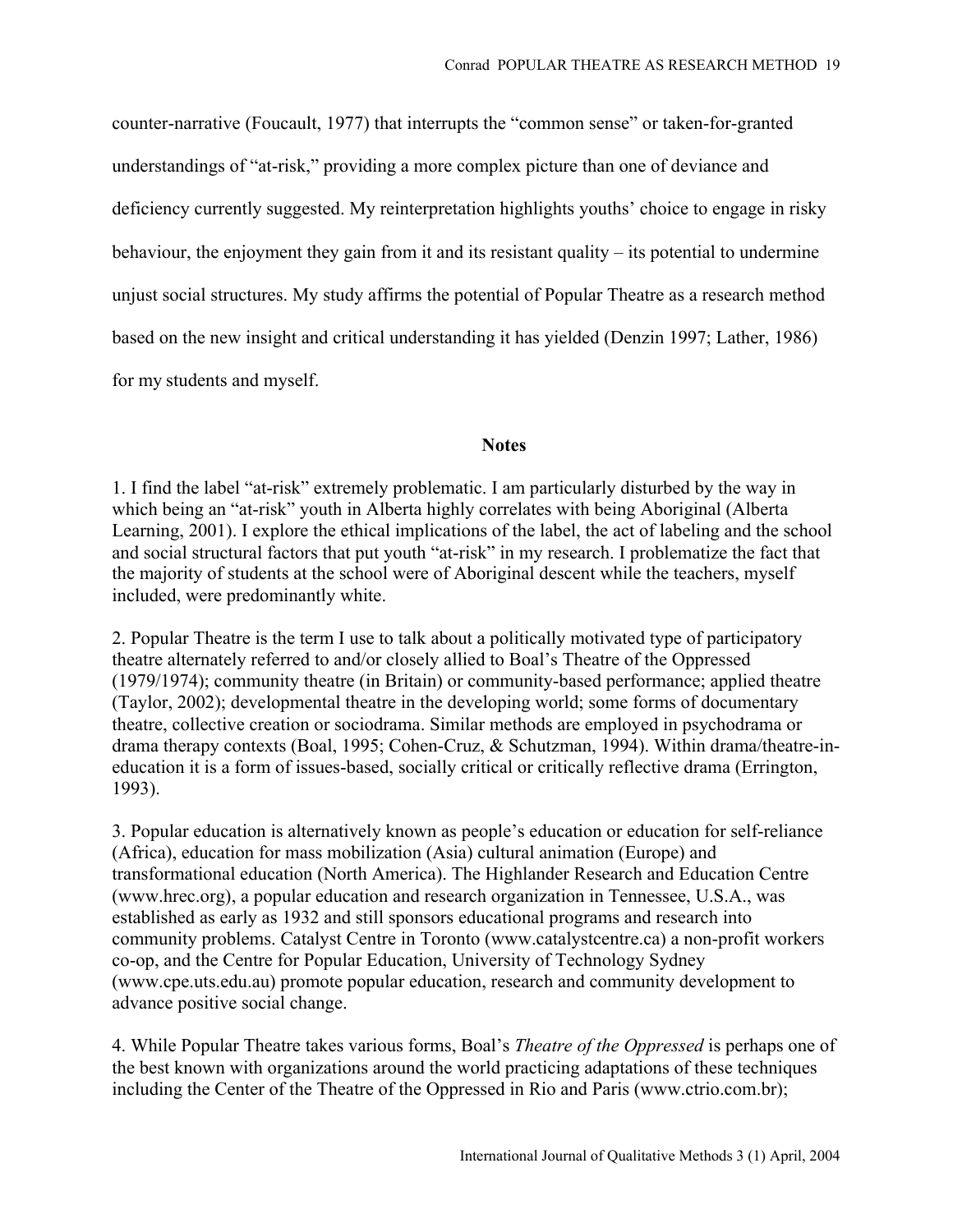FORMAAT in Holland (www.formaat.org); Pedagogy and Theatre of the Oppressed based at the University of Omaha (www.unomaha.edu/~pto); Theatre of the Oppressed Laboratory in New York (www.toplab.org); Mandala Centre Seattle, Washington (www.mandalaforchange.com); Headlines Theatre in Vancouver (www.headlinestheatre.com); Rohd's (1998) Hope is Vital (HIV) program; New York University's Creative Arts Team

(www.nyu.edu/Gallatin/creativearts); and the Centre for Applied Theatre Research in Australia (Taylor, 2002). Further approaches to *Theatre of the Oppressed* are described in Cohen-Cruz & Schutzman's (1994) *Playing Boal: Theatre, Therapy, Activism.* Other forms of Popular Theatre are explored in Prentki & Selman's (2000) *Popular Theatre in Political Culture: Britain and Canada in Focus.*

5. The Highlander Research and Education Centre and the Society for Participatory Research in Asia (www.pria.org) are amongst the organizations that promote participatory research. Orlando Fals-Borda, a leading figure in the development of participatory research in Columbia, calls his line of research participatory action research. Participatory research also allies with socially critical action research (Tripp, 1990) and transformative research (Deshler & Selener, 1991).

6. In the past few years I have attended presentations at conferences and read about research using forms including: reader's theatre, poetry, photography, music, collage, drawing, sculpture, quilting, stained glass, performance and dance. For examples see Diamond & Mullen (1999) also recent special issues of journals dedicated to arts-based research including Qualitative Inquiry Vol. 9 No. 2, The Alberta Journal of Educational Research Vol. 48 No. 3, The Journal of Curriculum Theorizing Vol. 17 No. 2, and the Arts-based Approaches to Educational Research Special Interest Group of the American Educational Research Association (www.usd.edu/aber).

7. Mimesis, the human faculty for imitation or representation of reality, as it is put to use in Popular Theatre and performance ethnography has ethical implications which I explore in relation to my research in detail elsewhere.

## References

- Alberta Learning (2001). *Removing barriers to high school completion: Final report*. Retrieved October 22, 2003 from http://www.learning.gov.ab.ca/k\_12/special/ Barrier Report.pdf.
- Austin, J. L. (1975). *How to do things with words*. Cambridge, MA: Harvard University Press.
- Banks, A. & Banks, S. (1998). The struggle over facts and fictions. In A. Banks & S. Banks (Eds.) *Fiction and social research: By ice or fire* (pp. 11-29)*.* London: Altamira Press.
- Boal, A. (1979). *Theatre of the oppressed* (C. McBride & M. McBride, Trans.). London: Pluto Press. (Original work published in 1974)
- Boal, A. (1995). *The rainbow of desire*. (A. Jackson, Trans.). London: Routledge.
- Boal, A. (1999). *Legislative theatre: Using performance to make politics.* (A. Jackson, Trans.). London: Routledge.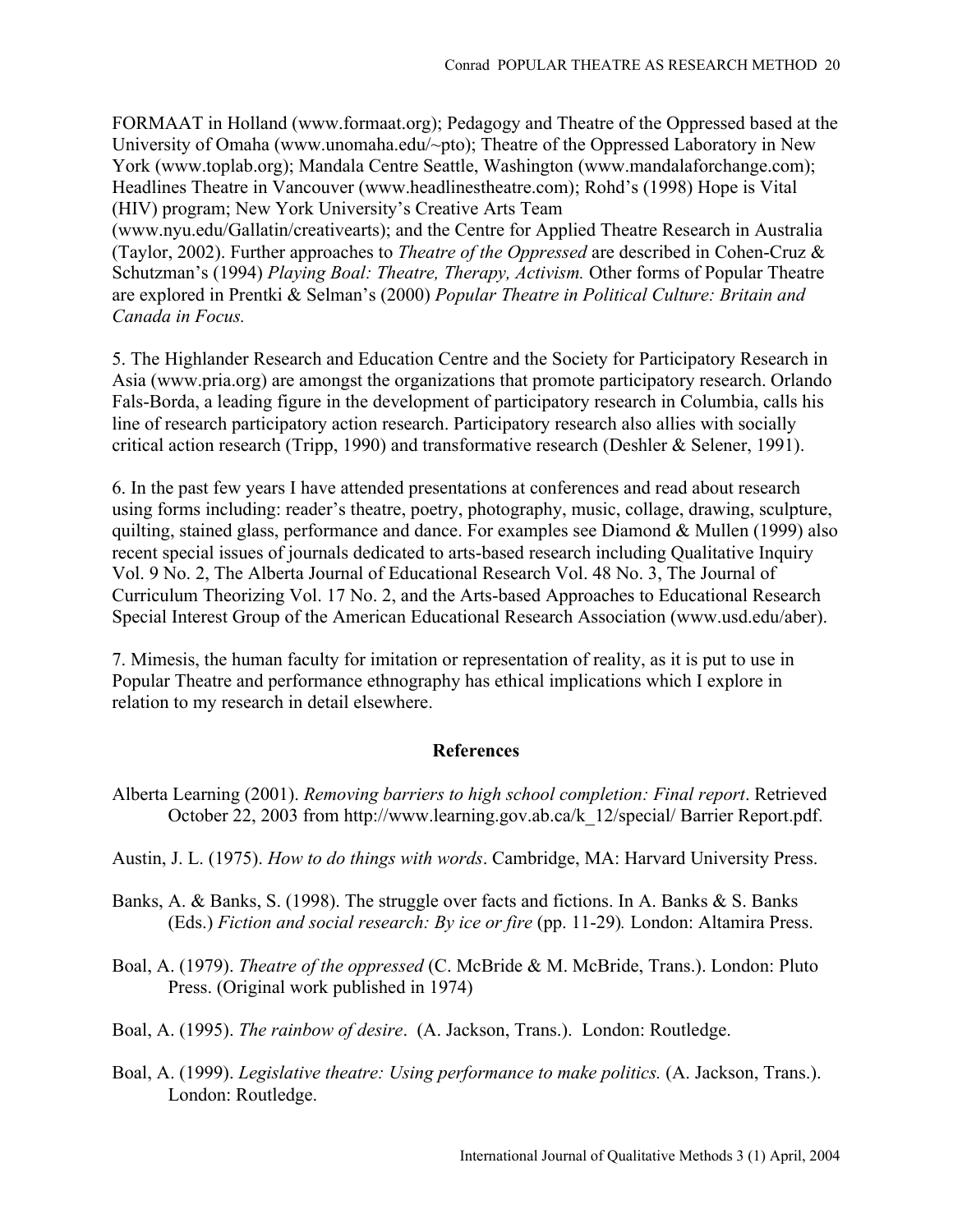- Brecht, B. (1964). *Brecht on theatre* (J. Willett, Trans.). New York: Hill and Wang. (Original work published 1957)
- Butler, J. P. (1997). *Excitable speech: A politics of the performance*. New York: Routledge.
- Clandinin, J. & Connelly, M. (1994). Personal experience methods. In N. Denzin & Y. Lincoln (Eds.), *Handbook of qualitative research* (pp. 413-427). Thousand Oaks, CA: Sage.
- Clandinin, J. & Connelly, M. (2000). *Narrative inquiry: Experience and story in qualitative research.* San Francisco, CA: Jossey-Bass Publishers.
- Cohen-Cruz, J. & Schutzman, M. (Eds.). (1994). *Playing Boal: Theatre, therapy, activism.* London: Routledge.
- Conquergood, D. (1985). Performing as a moral act: Ethical dimensions of the ethnography of performance. *Literature in Performance, 5*(2), 1-13.
- Conquergood, D. (1998). Beyond the text: Toward a performative cultural politics. In S. Dailey (Ed.) *The future of performance studies: Visions and revisions* (pp. 25-36). Annandale, VA: National Communication Association.
- Conrad, D. (2002). Drama as arts-based pedagogy & research: Media advertising and inner-city youth. *Alberta Journal of Educational Research, 48*(3), 254-268.
- Conrad, D. (2003). Unearthing personal history: Autoethnography & artifacts inform research on youth risk taking. *The Journal of Social Theory in Art Education, 23,* 44-58.
- Copjec, J. (1994). *Read my desire: Lacan against the historicists.* Cambridge, MA: MIT Press.
- Courtney, R. Columbus here and now. (1988). In D. Booth & A. Martin-Smith (Eds.), *Recognizing Richard Courtney: Selected writings on drama and education* (pp. 55-61). Markham, ON: Pembroke Publishers Ltd.
- Denzin, N. K. (1997). *Interpretive ethnography: Ethnographic practices for the 21<sup>st</sup> century.* London: Sage Publications.
- Denzin, N. K. (2003). *Performance ethnography: Critical pedagogy and the politics of culture.* Thousand Oaks, CA: Sage Publications.
- Deshler, D. & Selener, D. (1991). Transformative research: In search of a definition. *Convergence, 24*(3), 9-22.
- Diamond, C. & Mullen, C. (1999). *The postmodern educator: Arts-based inquiries and teacher development*. New York: Peter Lang Publishing.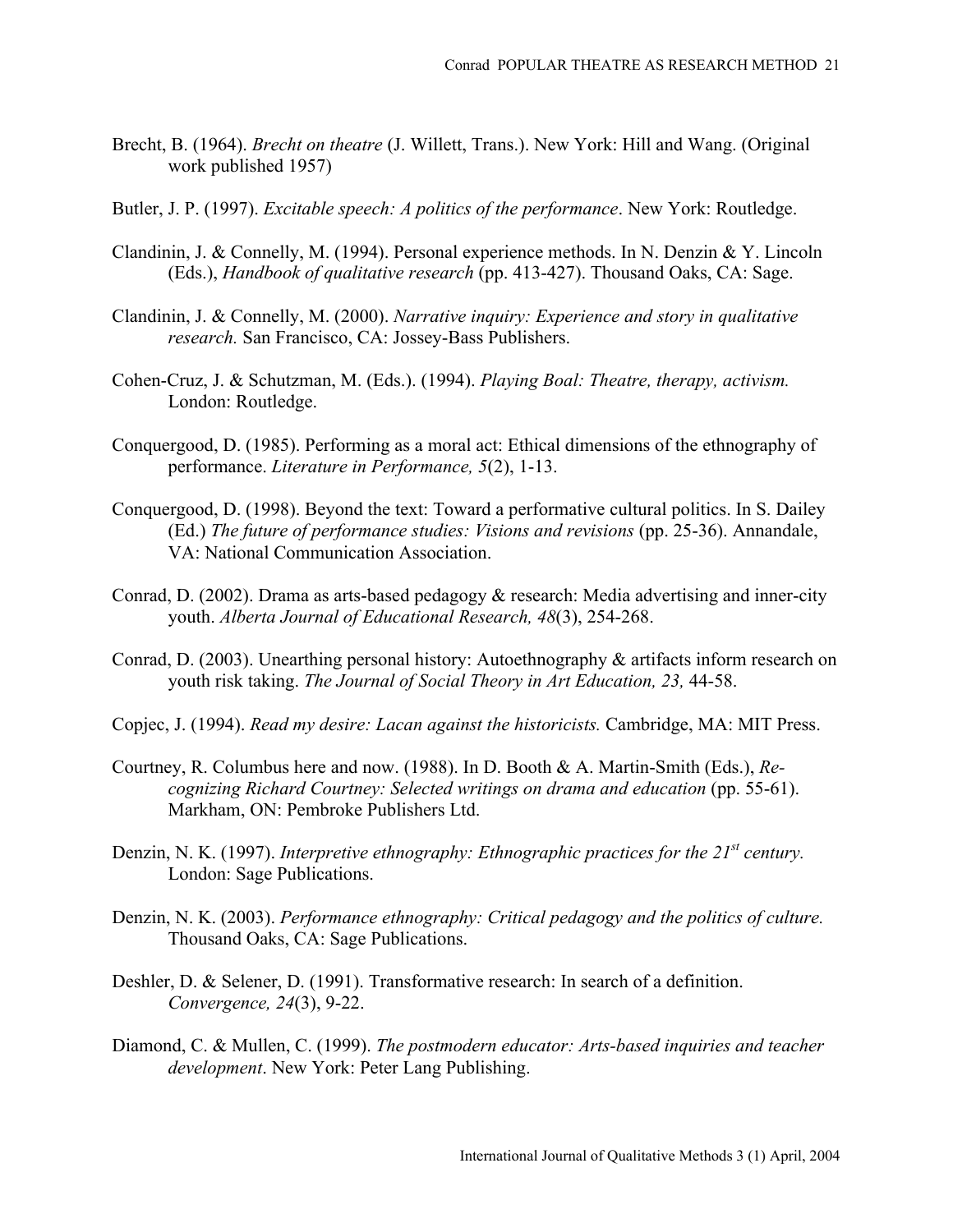- Eisner, E. (1997). The promise and perils of alternative forms of data representation. *Educational Researcher, 26*(6), 4-10.
- Ellis, C. & Bochner, A. (2000). Autoethnography, personal narrative, reflexivity. Researcher as subject. In N. K. Denzin & Y. S. Lincoln, (Eds.) *The handbook of qualitative research* (pp. 733-768). Thousand Oaks, CA: Sage.
- Errington, E. (1993). Orientations towards drama education in the nineties. In E. Errington (Ed.), *Arts education: Beliefs, practices and possibilities* (pp.183-192). Geelong, Australia: Deakin University Press.
- Fabian, J. (1990). *Power and performance: Ethnographic explorations through proverbial wisdom and theatre in Shaba, Zaire.* Madison: The University of Wisconsin Press.
- Fairclough, N. (1992). *Discourse and social change.* Cambridge, MA: Polity Press.
- Fals-Borda, O. & Rahman, M. (Eds.), (1991). *Action and knowledge: Breaking the monopoly with participatory action-research.* New York: Apex Press.
- Finley, S. (2003). Arts-based inquiry in QI: Seven years from crisis to guerrilla warfare. *Qualitative Inquiry, 9*(2), 281-296.
- Foucault, M. (1977). *Language, counter-memory, practice: Selected essays and interviews.* (D. Bouchard & S. Simon, Trans.). Ithaca, NY: Cornell University Press.
- Freire, P. (1970). *Pedagogy of the oppressed* (M. B. Ramos, Trans.). New York: Continuum Publishing Corp.
- Freire, P. (1988). Creating alternative research methods: Learning to do it by doing it. In S Kemmis & R. McTaggart (Eds.), *The action research reader* (pp. 291-313). Geelong, Victoria, Australia: Deakin University Press.
- Garoian, C. (1999). *Performing pedagogy: Toward an art of politics.* Albany: State University of New York Press.
- Kidd, R. (1982). *The popular performing arts, non-formal education and social change in the Third World: a bibliography and review essay*. Toronto, ON: Centre For The Study Of Education In Developing Countries.
- Kidd, R. & Byram, M. (1978). Popular theatre: Technique for participatory research. *Participatory Research Project, (working paper no. 5)* Toronto.
- Lather, P. (1986). Issues of validity in openly ideological research: Between a rock and a soft place. *Interchange, 17*(4), 63-84.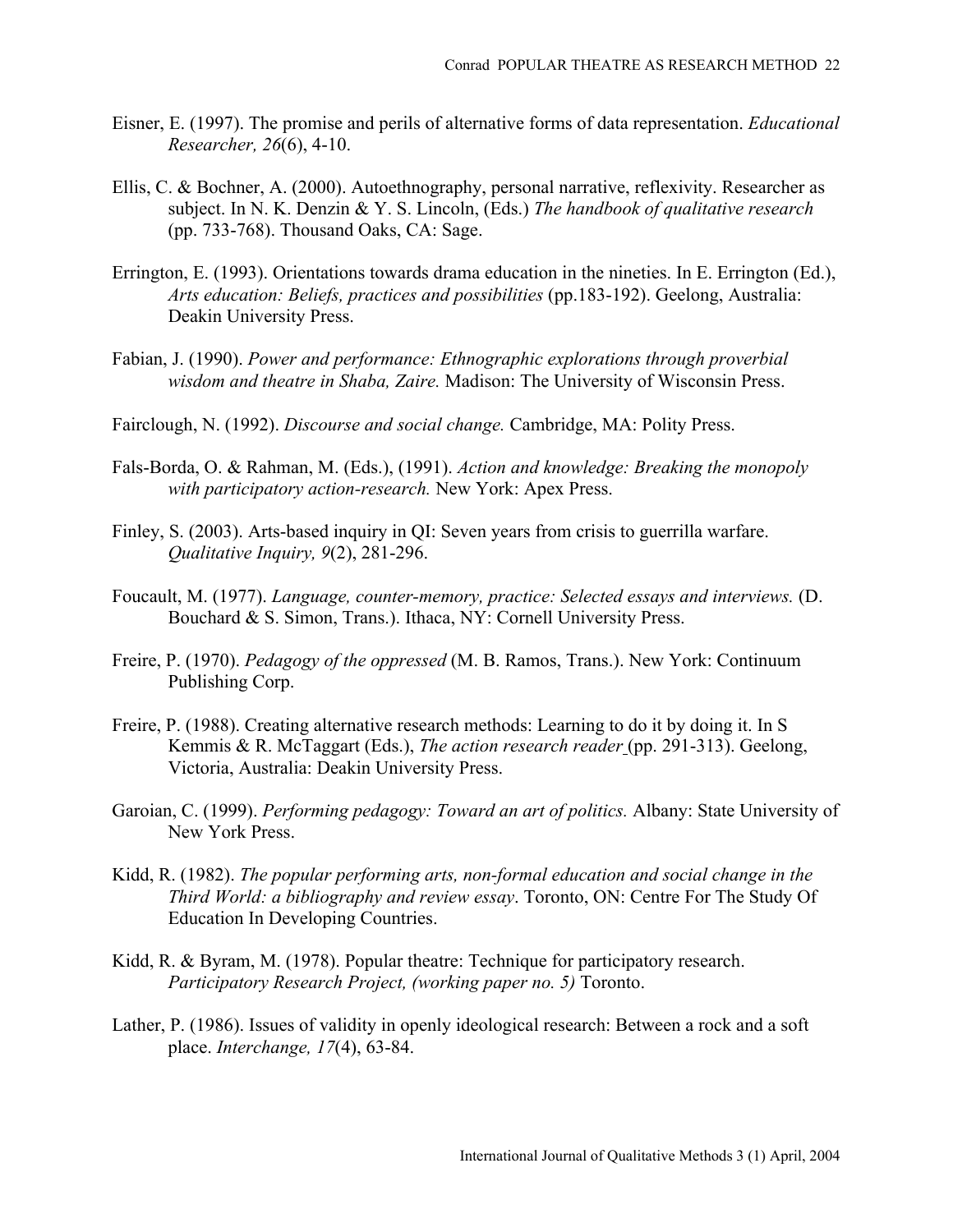- Lyng, S. (1993). Dysfunctional risk taking: Criminal behaviour as edgework. In N. Bell & R. Bell (Eds.) *Adolescent risk taking* (pp. 107-130). Newbury Park, CA: Sage.
- McTaggart, R. (Ed.) (1997). *Participatory action research: International contexts and consequences*. Albany: State University of New York Press.
- National Coalition of Advocates for Students (1985). *Barriers to excellence: Our children "atrisk."* Boston: National Coalition of Advocates for Students.
- Norris, J. (2000). Drama as research: Realizing the potential of drama in education as a research methodology. *Youth Theatre Journal, 14,* 40-51.
- Park, P., Brydon-Miller, M., Hall, B. & Jackson, T. (Eds.) (1993). *Voices of change: Participatory research in the United States and Canada.* Westport, CN: Bergin & Garvey.
- Prentki, T. & Selman, J. (2000). *Popular theatre in political culture: Britain and Canada in focus.* Portland, OR: Intellect Books.
- Rohd, M. (1998). *Theatre for community, conflict & dialogue: The hope is vital training manual.* Portsmouth, NH: Heinemann.
- Roman, L. (1996). Spectacle in the dark: Youth as transgression, display, and repression. *Educational Theory, 46*(1), 1-22.
- Salazar, M. (1991). Young laborers in Bogotá: Breaking authoritarian ramparts. In O. Fals-Borda & M. Rahman (Eds.), *Action and knowledge: Breaking the monopoly with participatory action-research* (pp. 54-63). New York: Apex Press.
- Saldaña, J. (1999). Playwriting with data: Ethnographic performance texts. *Youth Theatre Journal, 13*, 60-71.
- Saldaña, J. (2003). Dramatizing data: A primer. *Qualitative Inquiry, 9*(2), 218-236.
- Scott, J. (1990). *Domination and the arts of resistance: Hidden transcripts*. New Haven, CT: Yale University Press.
- Schechner, R. (1985). *Between theater and anthropology*. Philadelphia: University of Pennsylvania Press.
- Slattery, P. (2001). The educational researcher as artist working within. *Qualitative Inquiry, 7*(4), 370-398.
- Taylor, P. (2002). The applied theatre: Building stronger communities. *Youth Theatre Journal, 16*, 88-95.